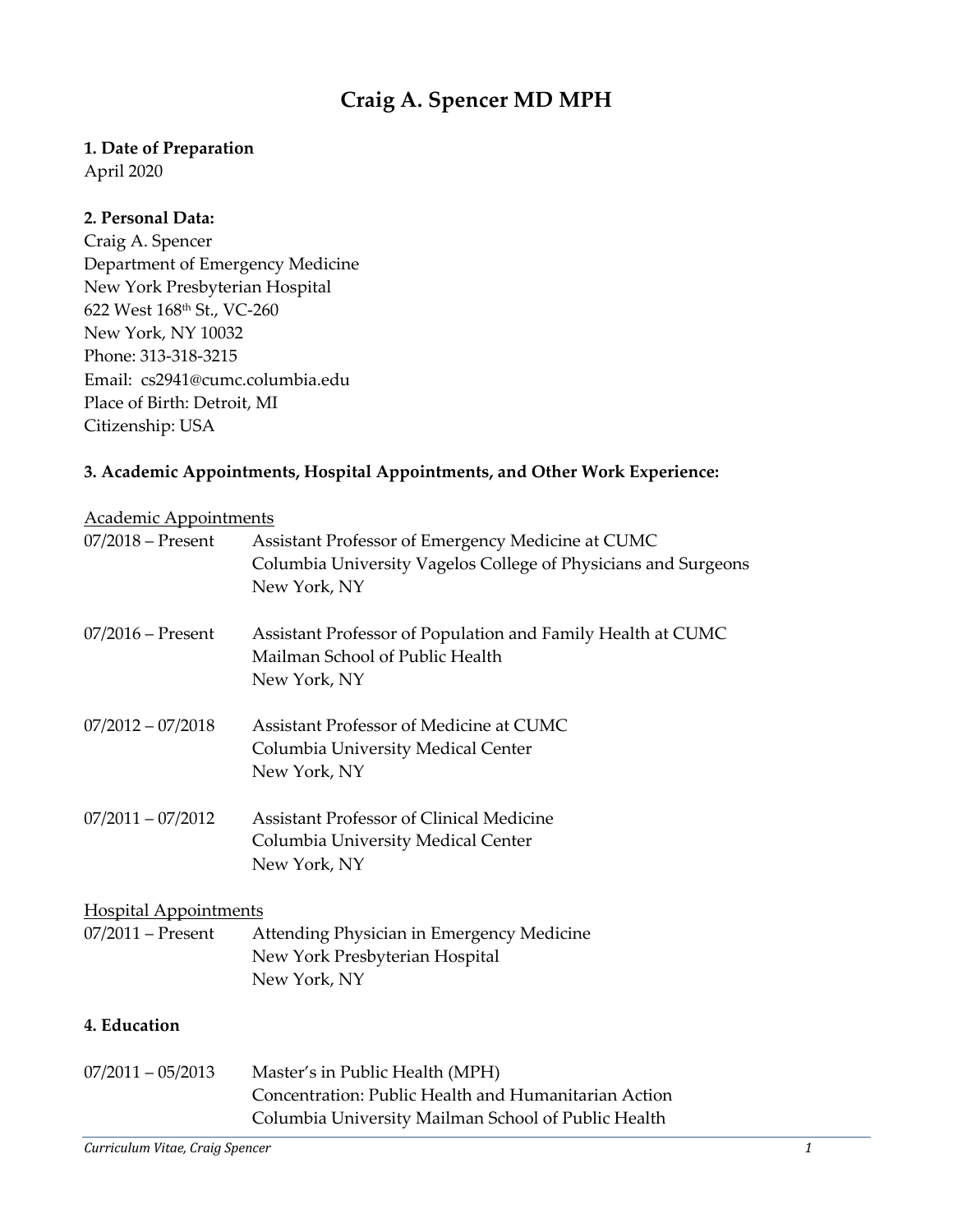New York, NY

| 08/2006 - 07/2007   | Chinese Language and Cultural Studies Degree<br>Henan University<br>Kaifeng, China                                                                                                                   |
|---------------------|------------------------------------------------------------------------------------------------------------------------------------------------------------------------------------------------------|
| 07/2003 - 08/2008   | Doctor in Medicine<br>Wayne State University School of Medicine<br>Detroit, MI                                                                                                                       |
| 09/1999 – 06/2003   | B.A. History<br><b>Wayne State University</b><br>Detroit, MI                                                                                                                                         |
| 5. Training         |                                                                                                                                                                                                      |
| 07/2011 - 06/2013   | Fellowship Training in International Emergency Medicine<br>Columbia University Medical Center<br>New York, NY                                                                                        |
| $07/2011 - 08/2011$ | International Committee of the Red Cross Certificate Training Course<br>Humanitarian Emergencies in Large Populations (H.E.L.P.)<br>Johns Hopkins Bloomberg School of Public Health<br>Baltimore, MD |
| 07/2010 - 06/2011   | Chief Resident in Emergency Medicine<br>New York Hospital Queens/Weill Cornell Medical Center<br>New York, NY                                                                                        |
| 07/2008 - 06/2011   | Residency Training in Emergency Medicine<br>New York Hospital Queens/Weill Cornell Medical Center<br>New York, NY                                                                                    |
| 05/2004 - 06/2004   | International Health Internship<br>Hôpital Saint-Louis Paris<br>Paris, France                                                                                                                        |
|                     | 6. Explanation of any gaps in work / training / education<br>Not applicable                                                                                                                          |

### **7. Licensure and Board Certification**

**Licensure** 04/2011 – Present New York State Medical License (261286)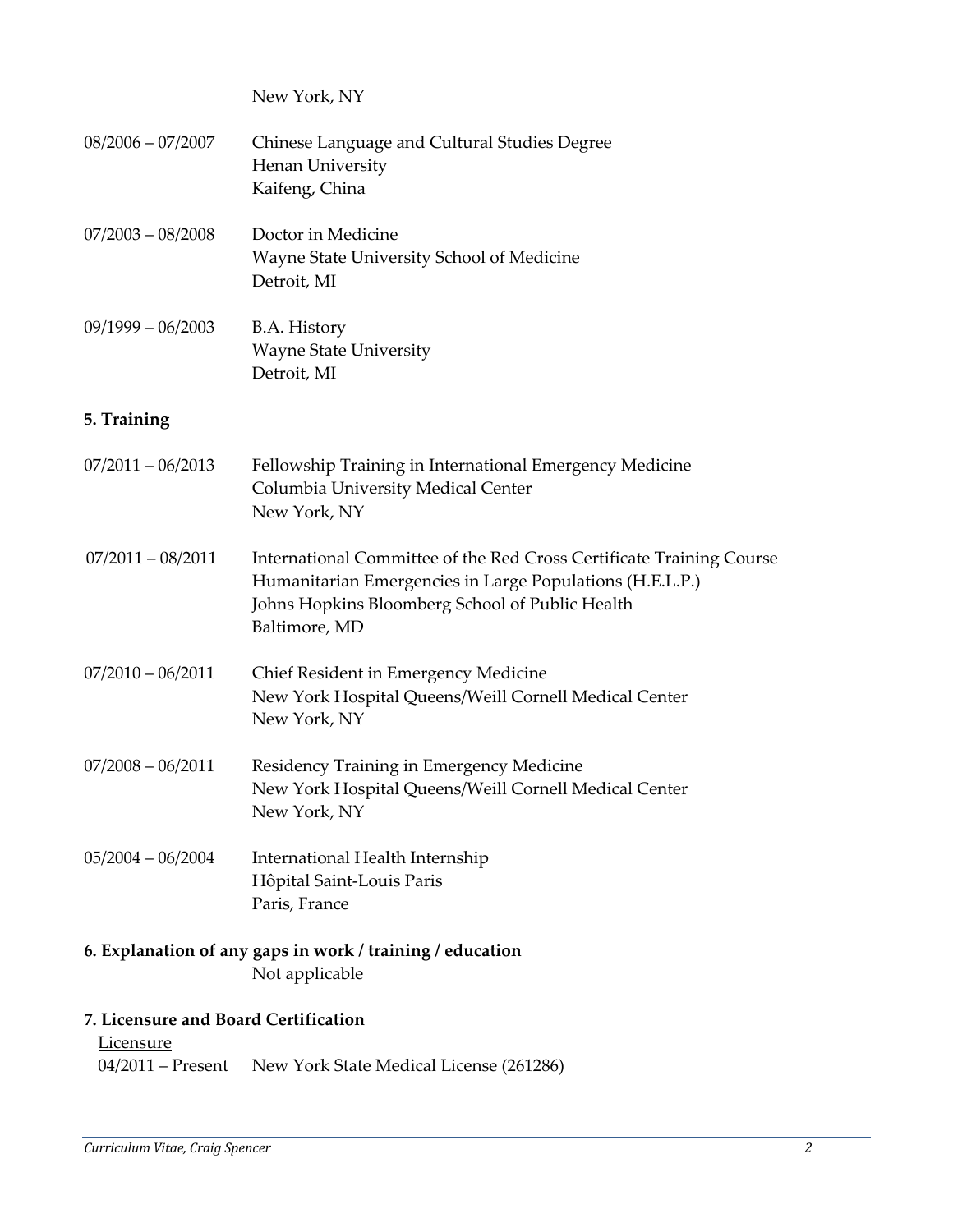Board Certification 06/2010 – Present American Board of Emergency Medicine

Professional Certifications Basic Life Support (BLS) Certified Advanced Cardiac Life Support (ACLS) Certified Pediatric Advanced Life Support (PALS) Certified Advanced Trauma Life Support (ATLS) Certified Standards of Training, Certification and Watch keeping for Seafarers (STCW)

#### **8. Honors and Awards**

| 2019                | Visiting Lecturer in Human Rights and Humanitarian Action<br>Sciences Po Paris School of International Affairs (PSIA)<br>Paris, France                                                                                                                                                                                                                                                                                                                                                                                                                       |
|---------------------|--------------------------------------------------------------------------------------------------------------------------------------------------------------------------------------------------------------------------------------------------------------------------------------------------------------------------------------------------------------------------------------------------------------------------------------------------------------------------------------------------------------------------------------------------------------|
|                     | One of two Columbia University faculty selected for a transatlantic semester-long faculty<br>exchange with French academic institutions in 2018-2019 as part of the Alliance<br>Program. Based in the Masters of Human Rights and Humanitarian Action, I taught an<br>extended version of my course "Lessons (Un)Learned in Humanitarian Assistance: A<br>Historical Perspective" to 35 students. Mentored students in human rights and<br>humanitarian action, leading panel discussions, and presenting at Sciences Po and other<br>European universities. |
| 2015                | Global Peacemaker Award<br>Wayne State University School of Peace and Conflict Studies<br>Detroit, MI                                                                                                                                                                                                                                                                                                                                                                                                                                                        |
| 2011                | Academic Resident of the Year, Emergency Medicine<br>New York Hospital Queens/Weill Cornell Medical College<br>New York, NY                                                                                                                                                                                                                                                                                                                                                                                                                                  |
| 2011                | Research Resident of the Year, Emergency Medicine<br>New York Hospital Queens/Weill Cornell Medical College<br>New York, NY                                                                                                                                                                                                                                                                                                                                                                                                                                  |
| 2008                | Intern of the Year - Emergency Medicine<br>New York Hospital Queens/Weill Cornell Medical College<br>New York, NY                                                                                                                                                                                                                                                                                                                                                                                                                                            |
| 9. Academic Service |                                                                                                                                                                                                                                                                                                                                                                                                                                                                                                                                                              |
| $09/2017 - 11/2017$ | Co-director of NewYork-Presbyterian Hospital's Puerto Rico Response Team<br>Department of Emergency Medicine<br>NewYork-Presbyterian Hospital<br>New York, NY                                                                                                                                                                                                                                                                                                                                                                                                |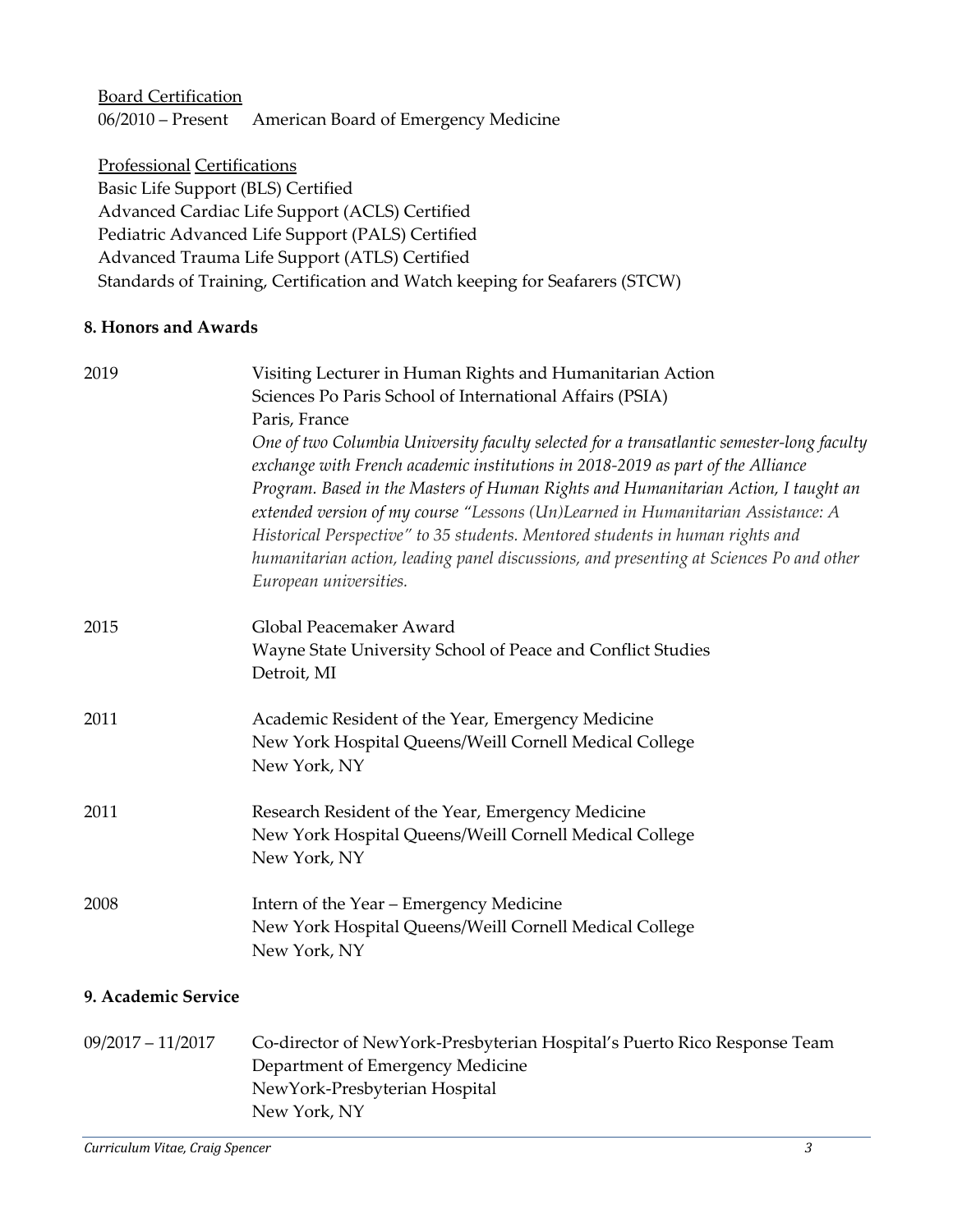|                     | Co-directed the adult emergency department's deployment to Puerto Rico as part of NewYork-<br>Presbyterian Hospital's medical response activities in the aftermath of Hurricane Maria.<br>Coordinated the recruitment and training of physician and nurse volunteers, organized clinical<br>coverage during deployment, and contributed medical and logistical expertise from pre-<br>deployment planning to post-departure debriefings.                                                                                                                                                                            |
|---------------------|---------------------------------------------------------------------------------------------------------------------------------------------------------------------------------------------------------------------------------------------------------------------------------------------------------------------------------------------------------------------------------------------------------------------------------------------------------------------------------------------------------------------------------------------------------------------------------------------------------------------|
| 07/2015 - Present   | Director of Global Health in Emergency Medicine<br>Department of Emergency Medicine<br>Columbia University Irving Medical Center<br>New York, NY<br>Provide mentorship to medical students, residents and faculty in global health, including<br>overseeing projects at international sites, leading global health-focused journal clubs and<br>providing career guidance.                                                                                                                                                                                                                                          |
| $01/2015$ – Present | Departmental Coordinator - Emergency Department Physician and Nursing Emerging<br>Infectious Diseases (EID) Preparedness and Compliance<br>Department of Emergency Medicine<br>Columbia University Irving Medical Center<br>New York, NY<br>Coordinate the adult Emergency Department's compliance and preparedness training for<br>Emerging Infectious Diseases, including arranging personal protective equipment training for<br>clinical staff and ensuring that adequate coverage exists on all shifts and locations where a patient<br>with confirmed or presumed Ebola virus disease could present for care. |
| $01/2015 - 01/2016$ | Biocontainment Unit (BICU) Consultant<br>Department of Emergency Medicine<br>Columbia University Irving Medical Center<br>New York, NY<br>Served as consultant during the initial design and establishment of the Biocontainment Unit at<br>the New York-Presbyterian's Allen Hospital. Provided recommendations on infection control<br>practices, personal protective equipment training, and clinical care algorithms. Served as an on-<br>call provider to respond to any patient with confirmed Ebola virus disease or any person under<br>investigation for any similar special pathogen.                     |
| $10/2012 - 10/2018$ | Global Emergency Medicine Faculty Interviewer<br>Columbia University Irving Medical Center (CUIMC)/New York-Presbyterian Hospital<br>Global Emergency Medicine Fellowship (Global EMF)<br>Columbia University Irving Medical Center<br>New York, NY                                                                                                                                                                                                                                                                                                                                                                 |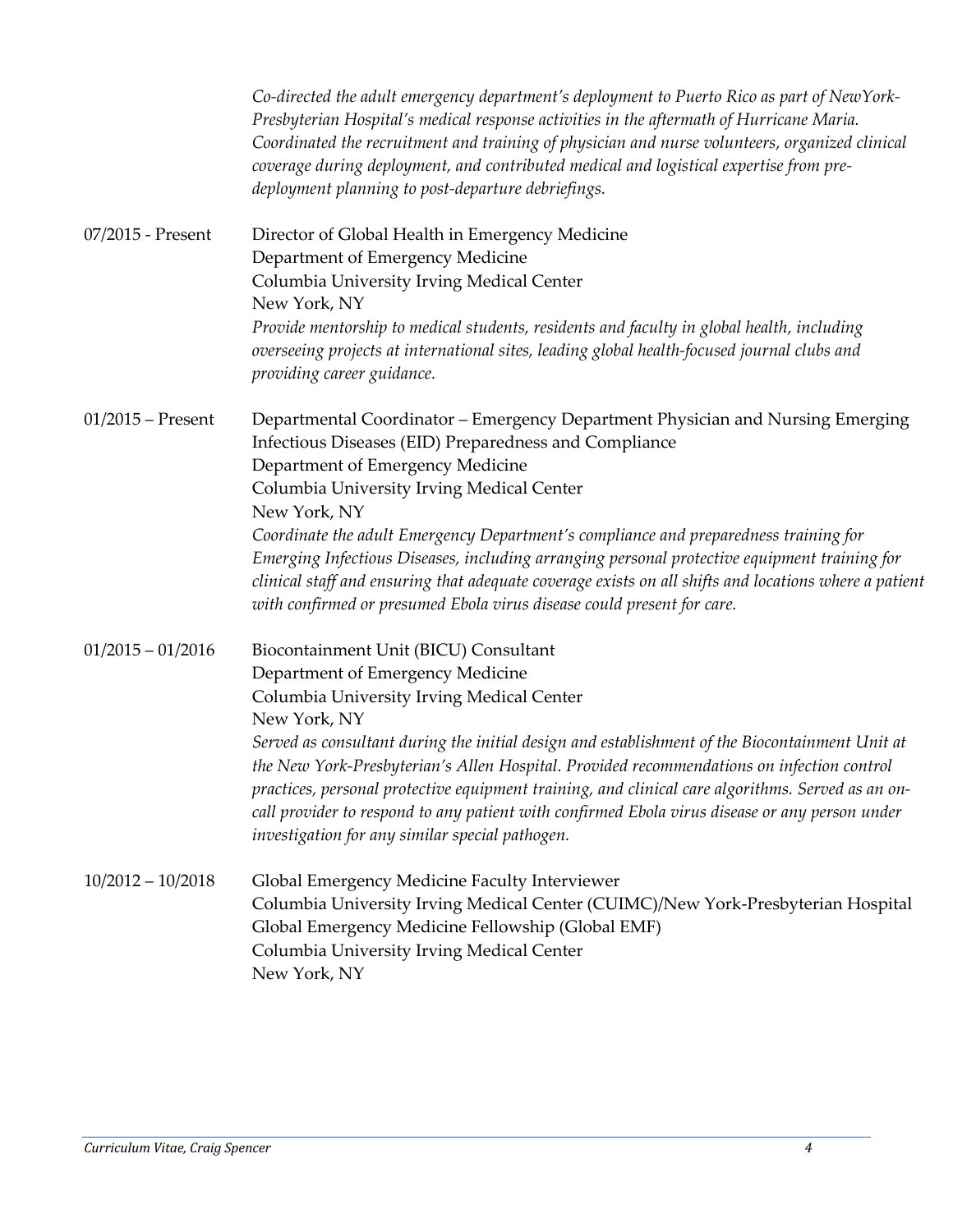#### **10. Professional Organizations and Societies**

| <b>Memberships and Positions</b> |                                                                                                                                                                              |
|----------------------------------|------------------------------------------------------------------------------------------------------------------------------------------------------------------------------|
| 2019 - Present                   | Member, Board of Directors                                                                                                                                                   |
|                                  | Doctors Without Borders/Médecins Sans Frontières USA                                                                                                                         |
|                                  | Elected to the Board of Directors in May 2019 for a three-year term. Association-elected                                                                                     |
|                                  | position to govern Doctors Without Borders/Médecins Sans Frontières USA (MSF-                                                                                                |
|                                  | USA). The board of directors sets broad strategic directions, including the formulation                                                                                      |
|                                  | and approval of the annual plan, and oversees the executive functions of the organization.                                                                                   |
|                                  | The MSF-USA board holds fiduciary responsibility and full control of over \$500 million                                                                                      |
|                                  | in annual contributions and expenditures to the global MSF movement.                                                                                                         |
| $2019$ – Present                 | Chair, Association Committee                                                                                                                                                 |
|                                  | Doctors Without Borders/Médecins Sans Frontières USA                                                                                                                         |
|                                  | Develop the strategic priorities of the Association Committee, which includes overseeing                                                                                     |
|                                  | membership criteria, ensuring review and implementation of motions and                                                                                                       |
|                                  | recommendations, and planning and oversight of the annual General Assembly.                                                                                                  |
| $2019 -$ Present                 | Member, Board of Directors                                                                                                                                                   |
|                                  | Amahoro Health                                                                                                                                                               |
|                                  | Nyanza Lac, Burundi                                                                                                                                                          |
|                                  | Amahoro Health is a network of clinics and medical providers in southern Burundi, East<br>Africa composed completely of local Burundians. Since 2011, I have worked with the |
|                                  | team behind Amahoro Health on research projects, trans-continental learning                                                                                                  |
|                                  | opportunities for US students and residents, and support for Burundian physicians                                                                                            |
|                                  | working at Amahoro.                                                                                                                                                          |
| $2015$ – Present                 | Member, Doctors Without Borders/Médecins Sans Frontières                                                                                                                     |
| $2009 -$ Present                 | Member, Wilderness Medical Society (WMS)                                                                                                                                     |
| Journal Reviewer                 |                                                                                                                                                                              |
| $2018$ – Present                 | Peer reviewer - BMC International Health and Human Rights                                                                                                                    |
| 2017 - Present                   | Peer reviewer - Global Public Health                                                                                                                                         |
| 2016 – Present                   | Peer reviewer - Emerging Infectious Diseases Journal                                                                                                                         |

#### **11. Fellowship and Grant Support**

## Present Support

06/2019 – Present Measuring Human Rights Violations and Mortality Amongst Migrants & Refugees in the Sahel Region

- § PI: Craig Spencer MD MPH
- § Granting Agency: Columbia University President's Global Innovation Fund (2019-2020)
- Direct Support Funds: \$40,000 (project grant)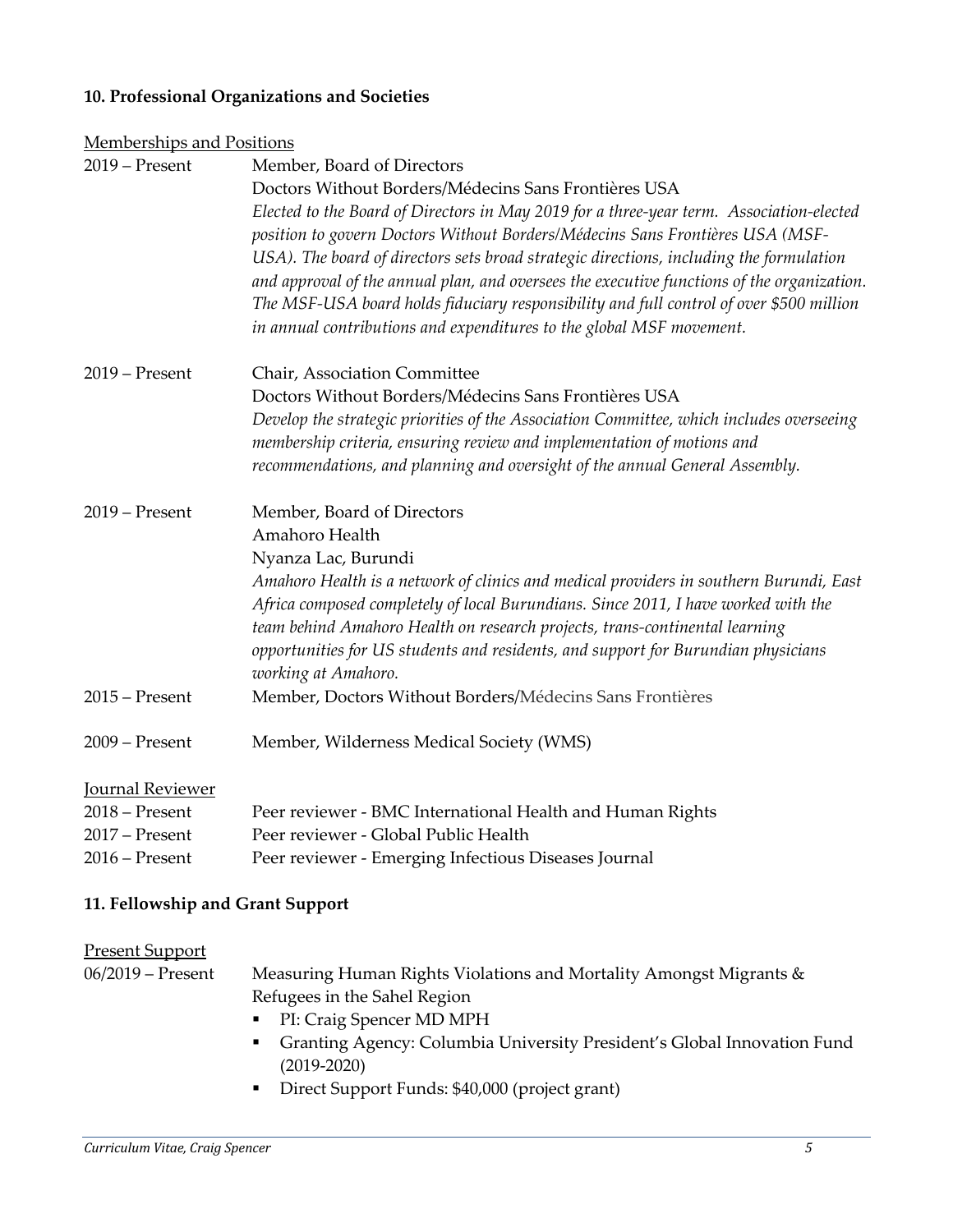|                                          | This project is intended to develop a quantitative methodology to measure<br>Ξ<br>the frequency of human rights violations and mortality amongst migrants<br>transiting the Sahel, primarily in the deserts of Niger. This builds off<br>previous planning work (see past support below) and will be completed in<br>partnership with national and international experts in migration.                                                                                                                                                                                                                                                                                                                                                                                                                                                   |
|------------------------------------------|------------------------------------------------------------------------------------------------------------------------------------------------------------------------------------------------------------------------------------------------------------------------------------------------------------------------------------------------------------------------------------------------------------------------------------------------------------------------------------------------------------------------------------------------------------------------------------------------------------------------------------------------------------------------------------------------------------------------------------------------------------------------------------------------------------------------------------------|
| 04/2018 – 6/2019                         | Program on Forced Migration and Health - Columbia Mailman School of Public<br>Health (2018)<br>PI: Craig Spencer MD MPH<br>٠<br>Project Title: Prevalence and Public Health Perceptions of Uvulectomy in Rural<br>٠<br>Burundi<br>Project funding (\$5,000)<br>٠<br>This project supported the mandatory international practicum of a graduate<br>٠<br>student at Mailman School of Public Health.<br>Fieldwork completed in late 2018/early 2019; summary publication pending.<br>٠                                                                                                                                                                                                                                                                                                                                                     |
| <u>Past Support</u><br>06/2018 - 06/2019 | Measuring Human Rights Violations and Mortality Amongst Migrants &<br>Refugees in the Sahel Region<br>PI: Craig Spencer MD MPH<br>٠<br>Granting Agency: Columbia University President's Global Innovation Fund<br>٠<br>Direct Support Funds: \$20,000 (planning grant)<br>٠<br>First phase of fieldwork completed in September-October 2019. This<br>$\circ$<br>involved dozens of interviews with key government and local actors<br>in Niamey and Agadez, Niger.<br>Organized conference co-hosted by International Organization for<br>$\circ$<br>Migration in Tunis, Tunisia on the topic of 'Documenting Human<br>Rights Violations and Mortality Amongst Migrants: Focus on the<br>Sahel and North Africa'.<br>Hired and supervised two graduate students to assist with program<br>$\circ$<br>activities and conference planning. |
| 01/2015 – 01/2017                        | Measuring Separation in Emergencies<br>PI: Dr. Lindsay Stark<br>п<br>Granting Agency: Office of US Foreign Disaster Assistance<br>٠<br>Role: Consultant Methodologist<br>٠<br>Through a partnership with Save the Children, I was responsible for<br>$\circ$<br>developing program and survey documents, training national and<br>international staff, overseeing data collection and data analysis.<br>Program activities took place in Juba, South Sudan and New York,<br>O<br>NY.                                                                                                                                                                                                                                                                                                                                                     |
| 01/2014 – 12/2016                        | <b>Measuring Separation in Emergencies</b><br>PI: Dr. Lindsay Stark<br>٠<br><b>Granting Agency: USAID</b><br>٠                                                                                                                                                                                                                                                                                                                                                                                                                                                                                                                                                                                                                                                                                                                           |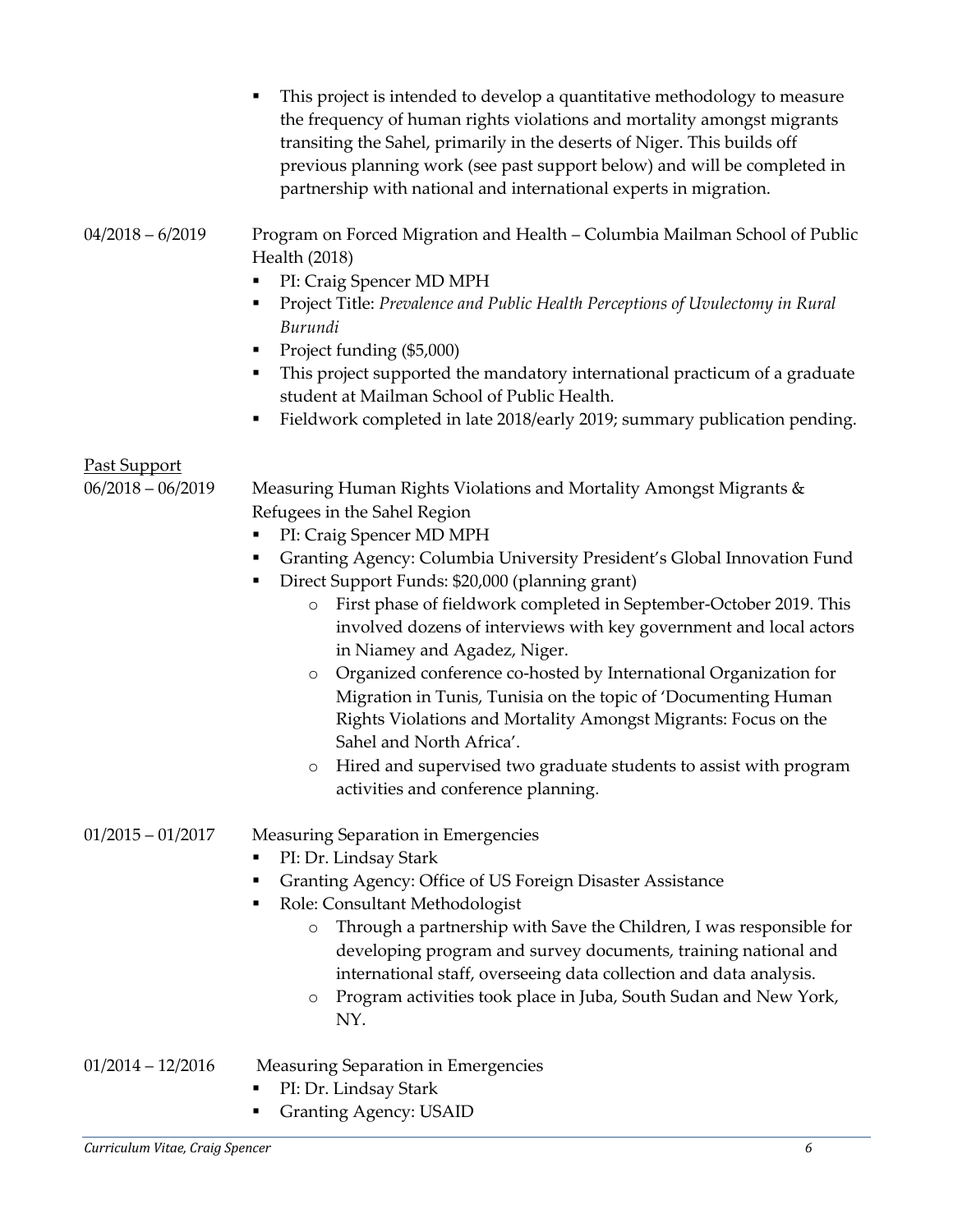|                     | Role: Consultant Methodologist<br>$\blacksquare$<br>Responsible for developing program and survey documents, training<br>$\circ$<br>national and international staff, overseeing data collection and data<br>analysis.<br>Program activities took place in North Kivu, DR Congo<br>$\circ$                                                                                                                                                                                                                     |
|---------------------|----------------------------------------------------------------------------------------------------------------------------------------------------------------------------------------------------------------------------------------------------------------------------------------------------------------------------------------------------------------------------------------------------------------------------------------------------------------------------------------------------------------|
| $01/2014 - 01/2015$ | Creating A Space, Raising A Voice: Protecting and Empowering Adolescent Girls<br>in Humanitarian Contexts $(5/2014 - 12/2014)$<br>PI: Dr. Lindsay Stark<br>٠<br><b>Granting Agency: International Rescue Commission</b><br>٠<br>Role: Consultant Methodologist<br>٠<br>Responsible for developing and testing program and survey<br>$\circ$<br>documents used in program data collection and data analysis.<br>Program activities took place in South Kivu, DR Congo<br>$\circ$                                |
| $01/2013 - 01/2014$ | Legal Identity Program Baseline Study (5/2013 – 10/2013)<br>PI: Dr. Lindsay Stark<br>п<br>Granting Agency: Australia-Australia-Indonesia Partnership for Justice<br>٠<br>Role: Consultant Methodologist<br>٠<br>Responsible for developing program and survey documents, training<br>$\circ$<br>national and international staff, overseeing data collection and data<br>analysis.<br>$\mathbf{r}$ is the set of $\mathbf{r}$ in the set of $\mathbf{r}$ is the set of $\mathbf{r}$ is the set of $\mathbf{r}$ |

- o Activities coordinated through Pusat Kajian Perlindungan Anak (PUSKAPA)
- o Program activities took place in Jakarta and NTT, Indonesia.

# **12. Educational Contributions**

## Direct Teaching/Precepting/Supervising

| 2018 - Present | Medical Student Elective Preceptor                                                                                                                                            |
|----------------|-------------------------------------------------------------------------------------------------------------------------------------------------------------------------------|
|                | Columbia University Vagelos College of Physicians and Surgeons, NY, NY                                                                                                        |
|                | Clinical preceptor for medical student electives in emergency medicine. Responsibilities                                                                                      |
|                | include direct oversight of a senior medical student on clinical shifts and regular                                                                                           |
|                | meetings to discuss career goals and projects.                                                                                                                                |
| 10/2019,       | <b>Faculty Supervisor</b>                                                                                                                                                     |
| 05/2018,       | Emergency Medicine Residency Theme Day                                                                                                                                        |
| 10/2018,       | New York-Presbyterian Hospital                                                                                                                                                |
| 06/2016        | New York, NY                                                                                                                                                                  |
|                | Served as a faculty mentor and supervisor for at least one of our Emergency Medicine                                                                                          |
|                | residency's 'Theme Days' annually. The 'Theme Days' are educational conferences lead                                                                                          |
|                | by residents with faculty support to focus on one large topic in medicine. In 2016-2018, I<br>oversaw the 'Global Health Theme Days' which focused clinical cases in tropical |
|                | medicine, lecture and panel discussions of the biggest global health challenges, and                                                                                          |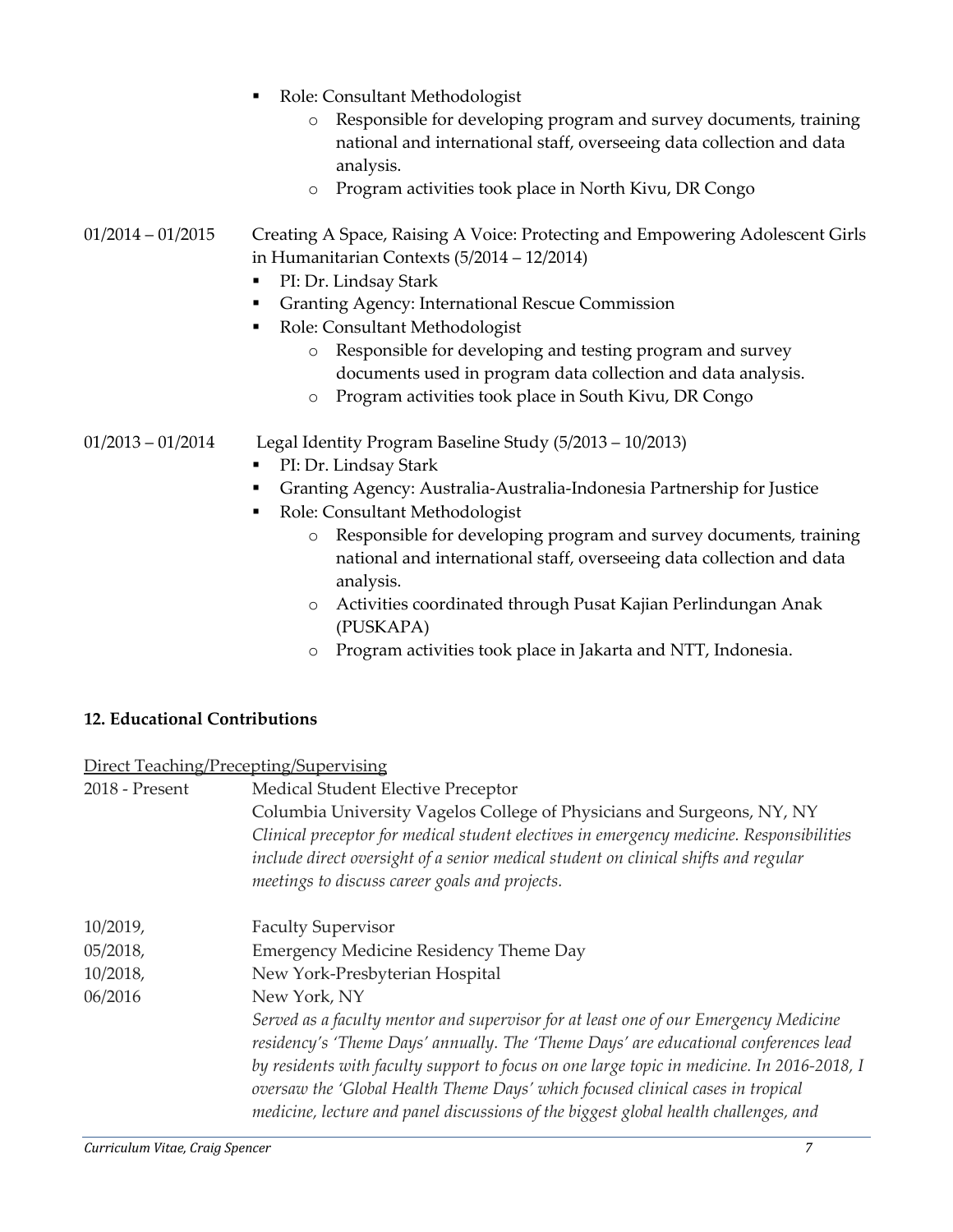|                                                 | advices on how to build a career in global health. In 2019 I oversaw the 'Social<br>Emergency Medicine Theme Day' which was focused on social determinants of health<br>and providing care to vulnerable populations in the emergency department.                                                                                                                                                                                     |
|-------------------------------------------------|---------------------------------------------------------------------------------------------------------------------------------------------------------------------------------------------------------------------------------------------------------------------------------------------------------------------------------------------------------------------------------------------------------------------------------------|
| $2015$ – Present                                | Course Instructor<br>Clinical Clerkship in Emergency Medicine<br>First Year Course - "Foundations of Clinical Medicine"<br>Columbia University Vagelos College of Physicians and Surgeons.                                                                                                                                                                                                                                            |
| $2015 - 2018$                                   | Course Instructor<br>Fundamentals of Global Health - Columbia University<br>Columbia University in the City of New York<br>Annual undergraduate lecture entitled 'Ebola in West Africa: Weak Health Systems and<br>International Response' in the Fundamentals of Global Health<br>Approximately 40-50 students.                                                                                                                      |
| $2014 - Present$                                | Course Instructor<br>Public Health and Humanitarian Action<br>Columbia University Mailman School of Public Health<br>Contribute to courses taught in the Program on Forced Migration and Health, including<br>presentations on Ebola response for the 'Communicable Diseases in Complex<br>Emergencies' course and in the survey course 'Public Health and Humanitarian Action'.<br>Learners include 30 public health students.       |
| $2011$ – Present                                | Clinical Instructor in Emergency Medicine<br>Oversee and educate medical students, residents, fellows, nurse practitioners and<br>physician assistants in the Emergency Department.<br>8-10 learners per week<br>28 hours/week                                                                                                                                                                                                        |
| <b>Advising and Mentorship</b><br>$2018 - 2019$ | DrPH (Doctor of Public Health) Advisor<br>DrPH Dissertation Committee for Zahirah McNatt<br>Department of Population and Family Health<br>Mailman School of Public Health<br>"City life: The healthcare access experience of urban-based Syrian refugees in the<br>MENA region".                                                                                                                                                      |
|                                                 | <b>Educational Administration and Leadership</b>                                                                                                                                                                                                                                                                                                                                                                                      |
| $2019$ – Present                                | Course Director - Public Health and Humanitarian Action<br>Mailman School of Public Health at Columbia University<br>New York, NY<br>Lead the Public Health and Humanitarian Action (PHHA) course in the Program on Forced<br>Migration and Health at Mailman School of Public Health. This course is the only required course<br>for all students in the Public Health and Humanitarian Action certificate and serves as a survey of |
| Curriculum Vitae, Craig Spencer                 | 8                                                                                                                                                                                                                                                                                                                                                                                                                                     |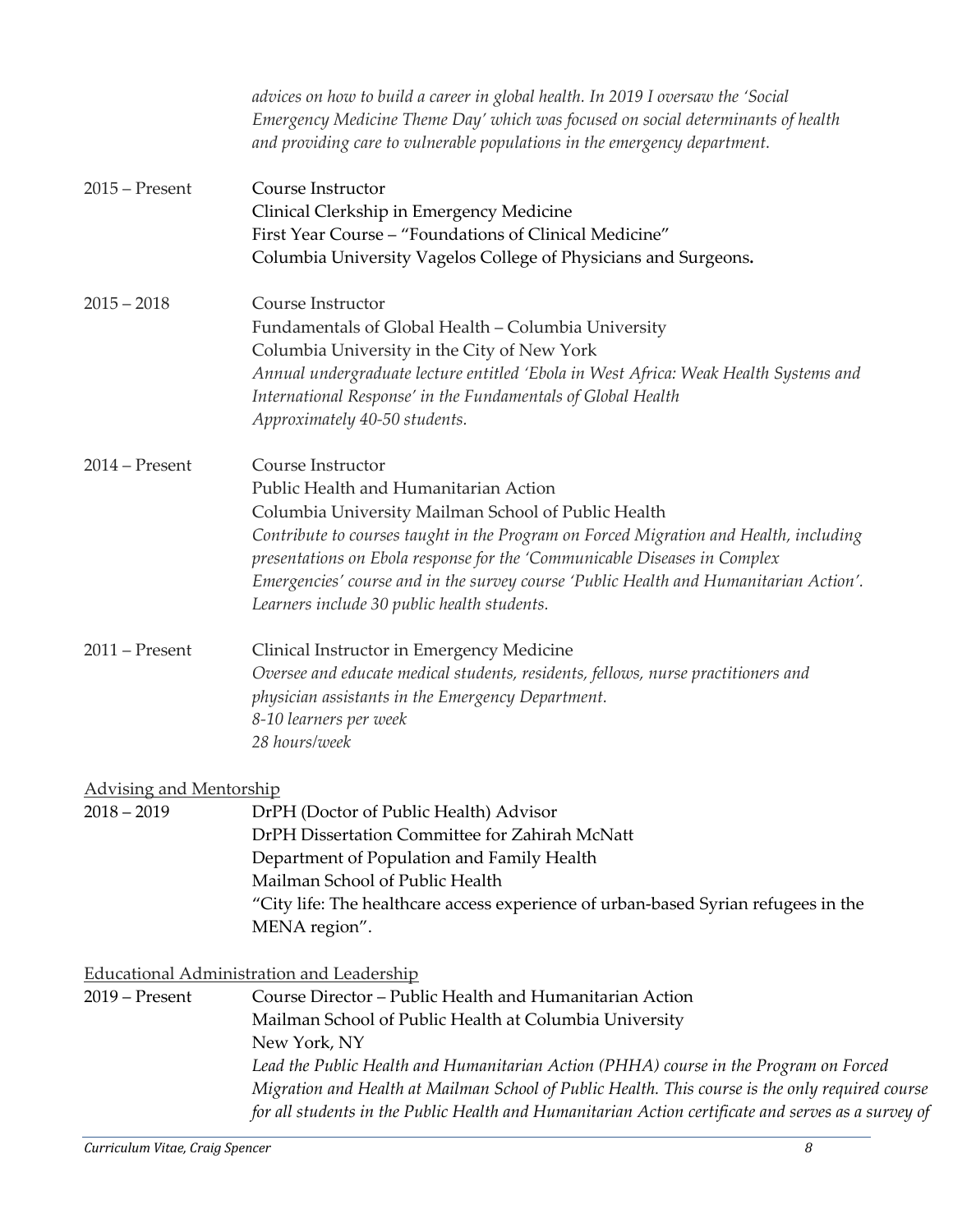|                             | the biggest issues facing the intersection of global health challenges and humanitarian response.<br>Developed and lead sessions and coordinate with guest lecturers throughout the semester.                                                                         |
|-----------------------------|-----------------------------------------------------------------------------------------------------------------------------------------------------------------------------------------------------------------------------------------------------------------------|
| $01/2019 - 05/2019$         | Curriculum Developer and Course Director                                                                                                                                                                                                                              |
|                             | "Lessons (Un)Learned in Humanitarian Assistance: A Historical Perspective"                                                                                                                                                                                            |
|                             | Sciences Po Paris School of International Affairs                                                                                                                                                                                                                     |
|                             | Paris, France                                                                                                                                                                                                                                                         |
|                             | Developed, as part of a faculty exchange between Columbia University and Sciences Po,<br>and directed a graduate-level course examining the history of humanitarian action. Using<br>seminal events in humanitarian response, the class evaluates the themes and      |
|                             | controversies that have created the modern humanitarian sector and requires students to<br>propose solutions to improve humanitarian response. Responsible for the expanded<br>conceptualization and redesign of this course, including course structure and content. |
| 2018 - Present              | <b>Emergency Medicine Representative</b>                                                                                                                                                                                                                              |
|                             | Steering Committee for Program for Education in Global and Population Health<br>Columbia University Vagelos College of Physicians and Surgeons<br>New York, NY                                                                                                        |
|                             | Represent the Department of Emergency Medicine in development of global programs at                                                                                                                                                                                   |
|                             | the medical school, including trainings, research and international clinical experiences                                                                                                                                                                              |
|                             | for students and faculty.                                                                                                                                                                                                                                             |
| Fall 2019,                  | Curriculum Developer and Course Director                                                                                                                                                                                                                              |
| Spring 2018,<br>Spring 2017 | "Lessons (Un)Learned in Humanitarian Assistance: A Historical Perspective"<br>Columbia University Mailman School of Public Health<br>New York, NY                                                                                                                     |
|                             | This graduate-level course examines the history of humanitarian action to reveal that<br>many struggles confronting the sector today are neither entirely novel nor unique. Using<br>seminal events in humanitarian response, the class evaluates the themes and      |
|                             | controversies that have created the modern humanitarian sector and requires students to                                                                                                                                                                               |
|                             | propose solutions to improve humanitarian response. Responsible for the<br>conceptualization and design of this course, including course structure and content.                                                                                                       |
| 2014                        | Curriculum Developer and Conference Director                                                                                                                                                                                                                          |
|                             | Patagonia Remote Emergency Medicine                                                                                                                                                                                                                                   |
|                             | Created a training program for an emergency medicine conference in Patagonia,                                                                                                                                                                                         |
|                             | Argentina. This included teaching sessions on the use of emergency ultrasound and<br>creation of a mass-casualty trauma exercise. Participants included medical professionals                                                                                         |
|                             | from southern Argentina.                                                                                                                                                                                                                                              |
|                             | Instructional/Educational Materials used in Print or other Media                                                                                                                                                                                                      |
| 2011-2012                   | Curriculum development                                                                                                                                                                                                                                                |
|                             | Program: Systems Improvement at the District Hospital and Regional Training of<br><b>Emergency Care (sidHARTe)</b>                                                                                                                                                    |
|                             | Kigutu, Rwanda                                                                                                                                                                                                                                                        |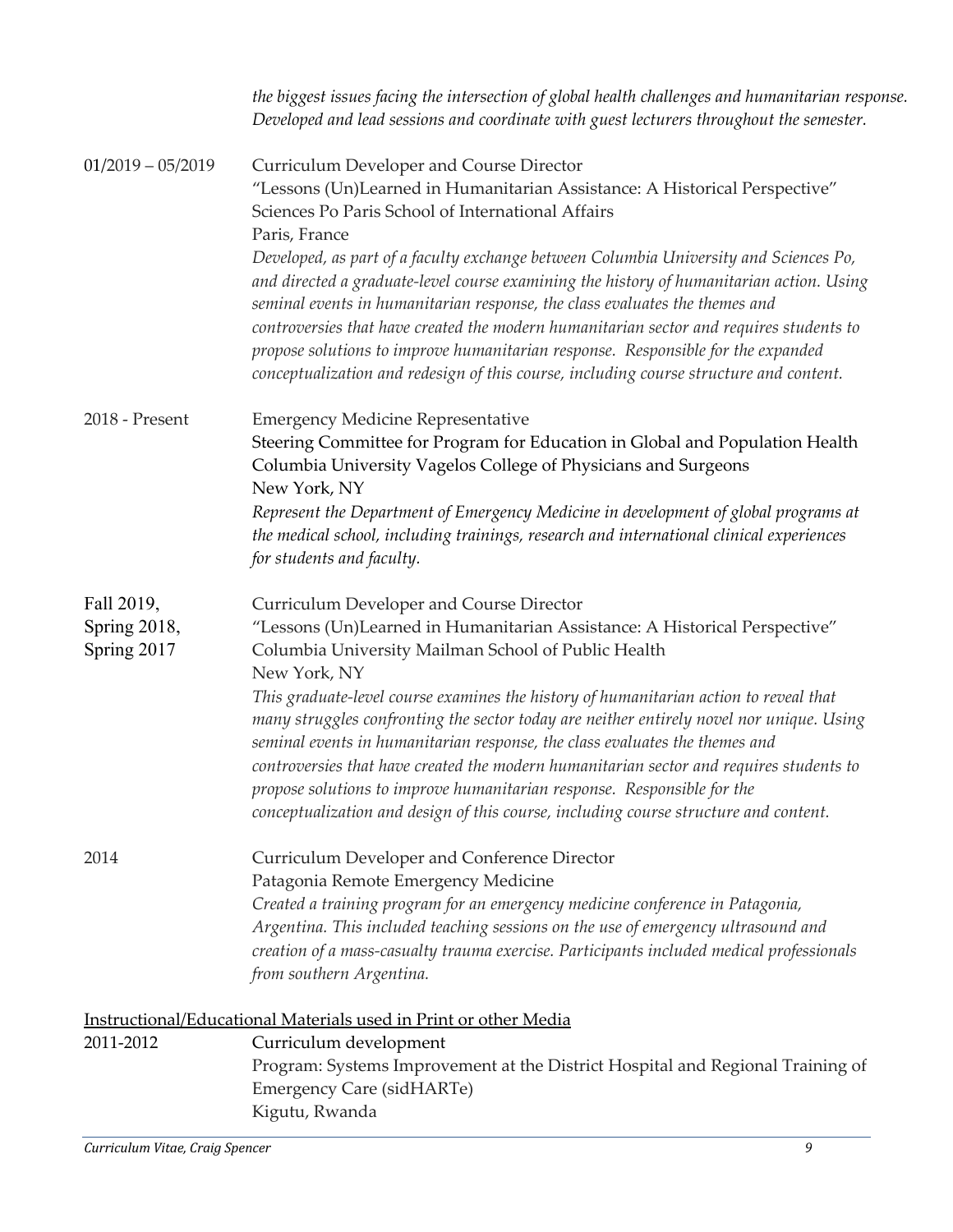*Served as a consultant in the development of an emergency medicine curricula and training course for district physicians.* 

## Community Education

2017 Doctors Without Borders/ Médecins Sans Frontières 'Forced from Home' Exhibit Guide Seattle, USA *Volunteered as tour guide for a week-long immersive exhibit that raised awareness about the experience of asylum-seekers and refugees.* 

## **13. Report of Clinical Care and Public Health Interventions**

#### Clinical Practice or Public Health Activities

| $07/2011$ – Present | Attending Physician in Emergency Medicine                                         |
|---------------------|-----------------------------------------------------------------------------------|
|                     | New York-Presbyterian Hospital                                                    |
|                     | 28 clinical hours/week                                                            |
|                     | Provide comprehensive emergent medical care at NewYork-Presbyterian/Milstein      |
|                     | Hospital Emergency Department and NewYork-Presbyterian/Allen Hospital Emergency   |
|                     | Department, both Level 2 Trauma centers serving the Washington Heights and Inwood |
|                     | communities.                                                                      |

#### Clinical or Public Health Administration and Leadership

| $04/2011 - 05/2011$ | <b>Emergency Medicine Consultant and Lecturer</b><br>University Hospital of Heraklion<br>Heraklion, Greece |
|---------------------|------------------------------------------------------------------------------------------------------------|
| 04/2010             | <b>Emergency Medicine Consultant and Lecturer</b><br>Sundaram Medical Foundation Memorial Hospital         |
|                     | Chennai, India                                                                                             |
| 03/2010             | <b>Emergency Medicine Consultant and Lecturer</b><br>Durgapur Mission Hospital<br>Durgapur, India          |
| 03/2008             | Medical Student Trip Organizer and Director<br>San Lucas Mission<br>San Lucas, Guatemala                   |
|                     | Clinical or Public Health Service Activities (medical care delivered at international sites)               |
| $05/2018 - 07/2018$ | Medical Doctor – Mediterranean Search and Rescue                                                           |
|                     | Doctors Without Borders/Médecins Sans Frontières                                                           |
|                     | Mediterranean Sea                                                                                          |
|                     | Provided medical care to migrants at sea and participated in search and rescue activities.                 |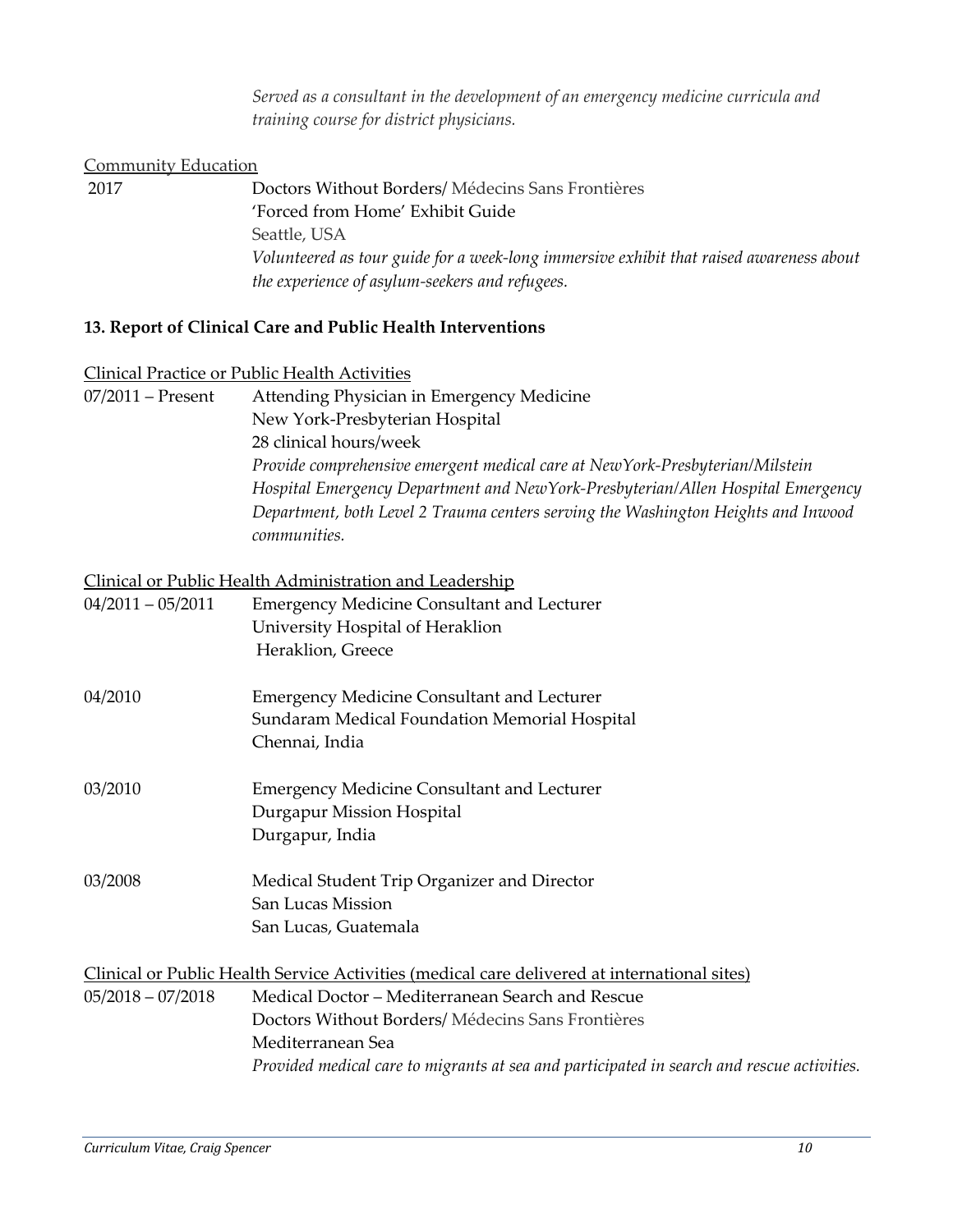| $05/2017 - 08/2018$ | Medical Doctor - Mediterranean Search and Rescue<br>Doctors Without Borders/ Médecins Sans Frontières<br>Mediterranean Sea                                                                                                                                                                                                                                                                                                                                                                                    |
|---------------------|---------------------------------------------------------------------------------------------------------------------------------------------------------------------------------------------------------------------------------------------------------------------------------------------------------------------------------------------------------------------------------------------------------------------------------------------------------------------------------------------------------------|
| $10/2016 - 12/2016$ | Epidemiologist - Hepatitis E Outbreak Response<br>Doctors Without Borders/Médecins Sans Frontières<br>Am Timan, Chad<br>Developed active case-finding strategy and guided epidemiological and clinical response<br>to large-scale hepatitis outbreak in local water supply, with a focus on pregnant women.                                                                                                                                                                                                   |
| $02/2016 - 05/2016$ | Trauma and Emergency Medicine Physician<br>Doctors Without Borders/Médecins Sans Frontières<br>Bujumbura, Burundi<br>Provided direct clinical care to trauma patients and taught Advanced Trauma Life<br>Support to Burundian physicians, including the use of bedside ultrasound.                                                                                                                                                                                                                            |
| $03/2015 - 04/2015$ | National Epidemiology Coordinator - Guinée<br>Doctors Without Borders/ Médecins Sans Frontières<br>Conakry, Guinea<br>Responsible for coordination all of the epidemiological activities of Doctors Without<br>Borders teams in Guinée during the 2013-2016 West Africa Ebola outbreak. This<br>included collaborating with external actors (CDC, WHO), reporting to our response and<br>medical teams to inform preparedness and medical activities, and preparing reports for<br>our international offices. |
| $09/2014 - 10/2014$ | Staff Physician - Ebola Treatment Center<br>Doctors Without Borders/ Médecins Sans Frontières<br>Gueckedou, Guinea<br>Provided direct clinical care to patients with Ebola and participated in revision of clinical<br>decision tools and algorithms                                                                                                                                                                                                                                                          |
| $06/2012 - 12/2012$ | Mortality Survey Project Leader, Outbreak Investigation and Case-Control Study<br>Leader; Pregnancy Surveillance Project Consultant<br>Village Health Works<br>Kigutu, Burundi                                                                                                                                                                                                                                                                                                                                |
| $06/2012 - 8/2012$  | Epidemiologist - Non-Food Item Beneficiaries List Verification Report<br>Rebuild for Hope Africa<br>Bukavu, DR Congo                                                                                                                                                                                                                                                                                                                                                                                          |
| 01/2008             | Medical School Elective - Emergency Medicine and Preventative Medicine<br>Indian Health Service - Navajo Reservation<br>Shiprock, New Mexico                                                                                                                                                                                                                                                                                                                                                                  |
| 05/2005             | Medical Student Volunteer - World Health Student Organization                                                                                                                                                                                                                                                                                                                                                                                                                                                 |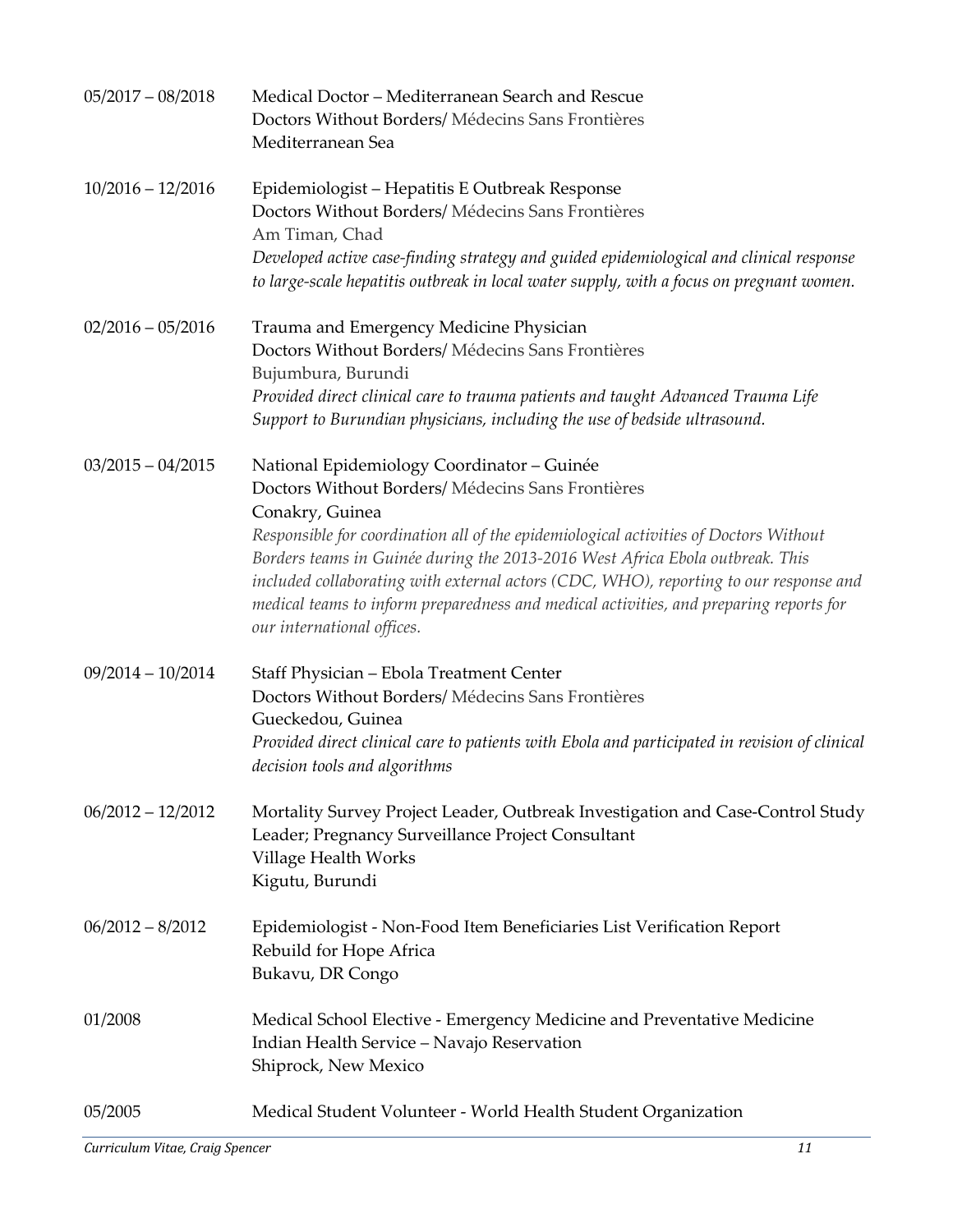## **14. Patents and Inventions** Not applicable

## **15. Publications**

#### Peer-Reviewed Research Publications in Print or other Media

- 1. MacFarlane, M., Rubenstein, B., Saw, T., Mekonnen, D., **Spencer, C.,** Stark, L. (2019). Community-based surveillance of unaccompanied and separated children in drought-affected northern Ethiopia. BMC International Health and Human Rights. 19. 10.1186/s12914-019-0203-9.
- 2. Spina A, Lenglet A, Beversluis D, de Jong M, Vernier L, **Spencer C**, et al. (2017) A large outbreak of Hepatitis E virus genotype 1 infection in an urban setting in Chad likely linked to household level transmission factors, 2016-2017. PLoS ONE 12(11): e0188240. https://doi.org/10.1371/journal. pone.0188240
- 3. Mansourian, H., Rubenstein, B., **Spencer, C**., Chisolm-Straker, M., Noble, E., Skeels, A., Ceriotti, C., Stark, L. Assessing the use of the neighborhood method to estimate the prevalence of child separation: a pilot in North Kivu, DRC, *Conflict and Health,* Volume 10, August 2016, Pages 1-8, http://dx.doi.org/10.1186/s13031-016-0084-7.
- 4. Stark, L., Rubenstein, B., Mansourian, H., **Spencer, C.**, Noble, E., Chisolm-Straker, M. Estimating child separation in emergencies: Results from North Kivu, *Child Abuse & Neglect*, Volume 52, February 2016, Pages 38-46, ISSN 0145-2134, http://dx.doi.org/10.1016/j.chiabu.2015.12.012.
- 5. Rubenstein, B, **Spencer, C**., Mansourian, H., Noble, H., Munganga, G, Stark, L. Communitybased surveillance to monitor trends in unaccompanied and separated children in eastern DRC, *Child Abuse & Neglect*. 1 October 2015, ISSN 0145-2134, http://dx.doi.org/10.1016/j.chiabu.2015.09.002.
- 6. Moreau M, **Spencer C**, Gozalbes JG, Colebunders R, Lefevre A, Gryseels S, Borremans B, Gunther S, Becker D, Bore JA, Koundouno FR, Di Caro A, Wölfel R, Decroo T, Van Herp M, Peetermans L, Camara AM. Lactating mothers infected with Ebola virus: EBOV RT-PCR of blood only may be insufficient. *Euro Surveill*. 2015;20(3): pii=21017.
- 7. Gupta, J, Lemery, J, **Spencer, C**. The Utilization of Chemical Hand Warmers and Multiple Insulation Methods for Warming of Normal Saline in a Cold Environment. Wilderness & Environmental Medicine. Jan 2010; 10(4):373.

### Reviews, Chapters, Monographs, Editorials

- 1. **Spencer C**, Roberts, L. Emergency public health and humanitarian assistance in the twenty-first century. In Detels, R. et al. eds., *Oxford Textbook of Global Public Health*. Oxford University Press. Oxford, UK. (In press)
- 2. **Spencer, C**, Chandra, A. Climate Change and Forced Migration. In Luber, G. & Lemery, J. eds., *Global Climate Change & Human Health.* Jossey-Bass. San Francisco, USA. (In press)
- 3. **Spencer, C**. ER doctor and Ebola survivor to Trump: Build World Health Organization, don't tear it down. USA Today. Published online. April 15, 2020.
- 4. **Spencer, C.** When the coughing stops and the sense of helplessness begins. Washington Post. Published online. April 13, 2020.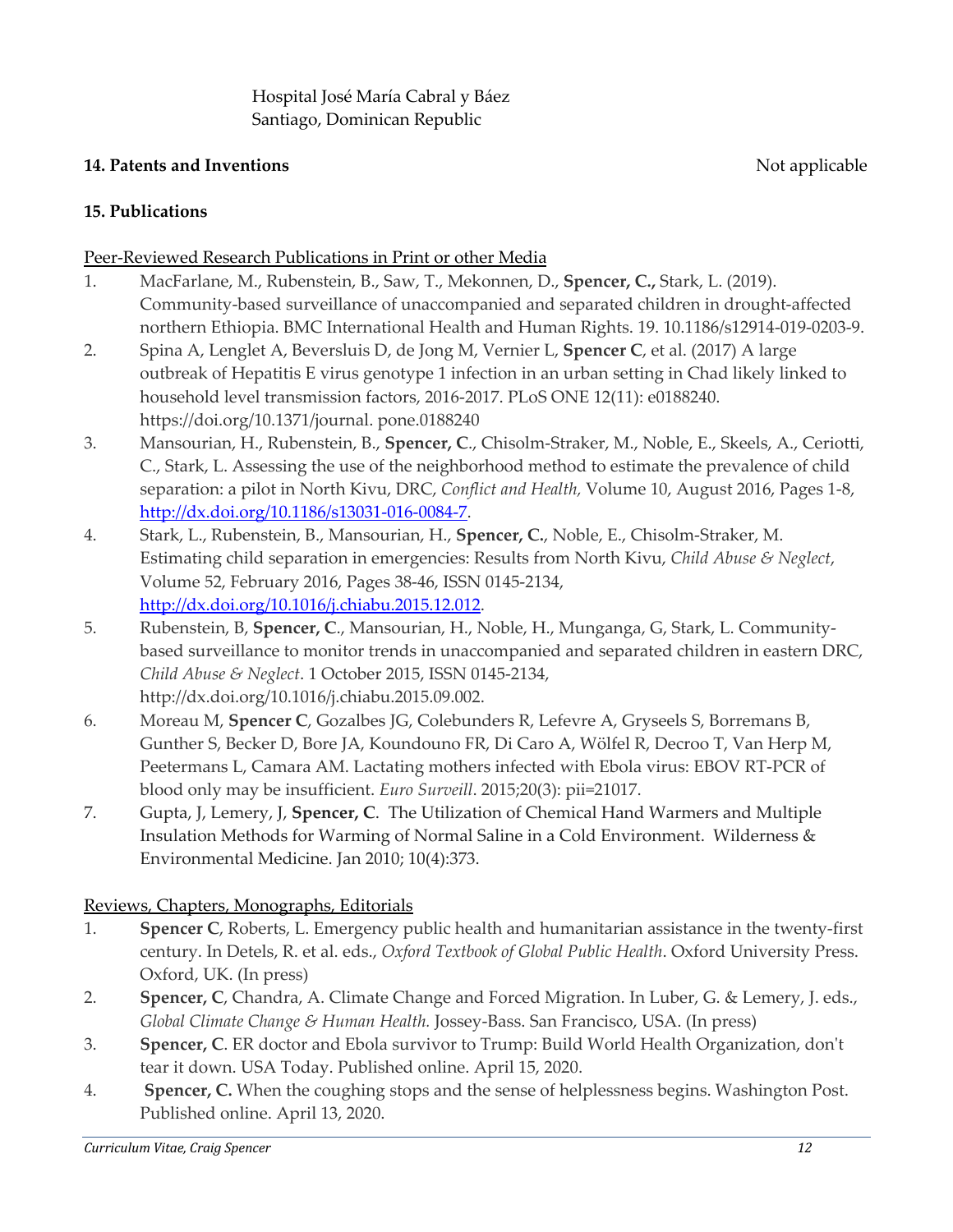- 5. **Spencer, C.** "How long will we hold?" Inside New York's struggle against coronavirus. New Statesman. April 5, 2020.
- 6. **Spencer, C.** How long will we doctors last? Washington Post. April 3, 2020.
- 7. **Spencer, C.** Utilizing the Defense Production Act will save health care workers' lives. The Hill. Published online. March 28, 2020.
- 8. **Spencer, C.** What it's like being a New York ER doctor during this pandemic. Washington Post. Published online. March 24, 2020.
- 9. Spencer, C. I survived Ebola. I fear COVID-19. Medium. Published online. March 24, 2020.
- 10. Dearden, K., Last, T., and **Spencer, C**. Mortality and Border Deaths Data. In Cuttitta, P. & Last, T. eds., *Border Deaths: Causes, Dynamics and Consequences of Migration-Related Mortality*. Amsterdam: Amsterdam University Press. 2019.
- 11. Jagatic, T., **Spencer, C**. Clinical Suspicion of Ebola. *Oxford Handbook of Humanitarian Medicine.*  Oxford University Press. Oxford, UK. 2019.
- 12. **Spencer, C**. Europe's recipe for crisis and chaos in the Mediterranean in *CAREL Essential Articles and Facts.* Page 192-196. CAREL Press, Carlisle, UK; 2018.
- 13. **Spencer, C.** Lessons Learned and Forgotten in Ebola Response. *Global Health Now.* June 7, 2018.
- 14. **Spencer, C.** What Populists Get Wrong About Migration. *Politico Europe.* June 6, 2018. Volume 4, Number 21, Page 21.
- 15. **Spencer, C.** Europe's Recipe for Crisis and Chaos in the Mediterranean. *Politico Europe.*  Published online. July 26, 2017.
- 16. **Spencer, C**. America's dangerous and dwindling commitment to global health. *The Hill*. Published online February 13, 2017.
- 17. **Spencer, C.** Ebola Isn't Over Yet. *New York Times.* August 17, 2015.
- 18. **Spencer, C**. Having and Fighting Ebola Public Health Lessons from a Clinician Turned Patient. *New England Journal of Medicine.* Feb 25, 2015. Doi#10.1056/NEJMp1501355.
- **19. Spencer, C.** Prostatitis. In Wallis, L and Reynolds, T. eds. *Oxford AFEM Handbook of Acute and Emergency Care*. Oxford University Press, Southern Africa; 2014.
- 20. **Spencer, C**. Respiratory Disease. In Chandra, A and Dasco, M. eds. *Tarascon Global Health Pocketbook*. Sudbury, MA: Jones and Bartlett Publishers; 2010.
- 21. **Spencer, C**. Central America and the Caribbean. In Chandra, A and Dasco, M. eds. *Tarascon Global Health Pocketbook.* Sudbury, MA: Jones and Bartlett Publishers; 2010.

# Other Media

# Other Non-Peer Reviewed Publications in Print or Other Media

- 1. **Spencer, C**. The Utilization of Chemical Hand Warmers and Multiple Insulation Methods for Warming of Normal Saline in a Cold Environment. ACEP Research Forum. San Francisco, CA. October 2011.
- 2. Ndizeye, C., **Spencer C**. Prevalence of Uvulectomy in Children Under 5 in Rural Burundi. Consortium of Universities in Global Health Annual Conference. New York, NY. March 2018.

# **17. Invited and Peer-Selected Presentations**

## International Invited Lectures

05/2019 "Destination Unknown: Medical Care on MSF's MV Aquarius" ADRZ SEH-Congress 'Oeverloos'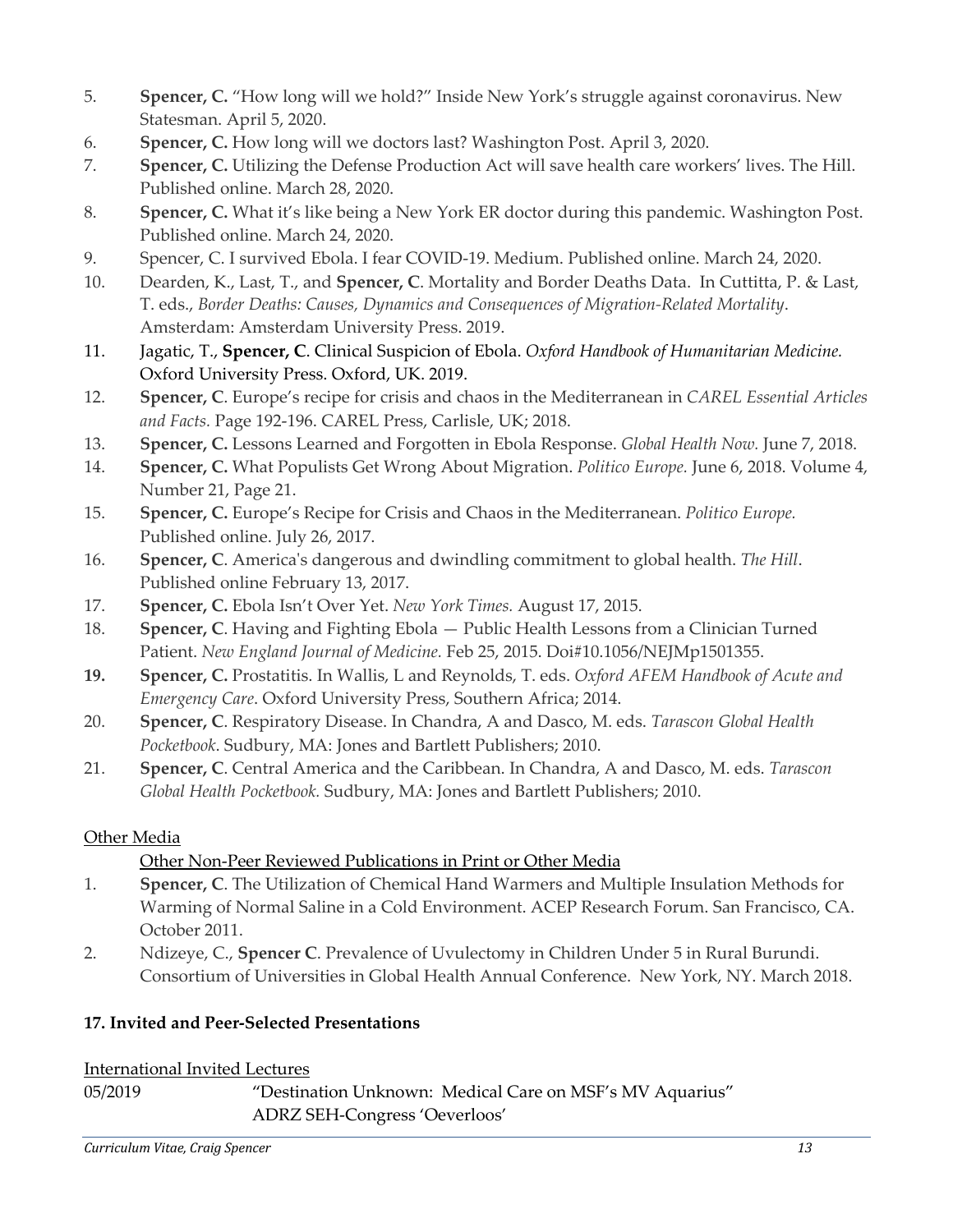|         | Goes, Netherlands                                                                                                                                                                                                                                          |
|---------|------------------------------------------------------------------------------------------------------------------------------------------------------------------------------------------------------------------------------------------------------------|
| 02/2019 | "Migration in the Mediterranean: The Political and Public Health Response"<br>École des Hautes Études en Santé Publique<br>Paris, France                                                                                                                   |
| 02/2019 | "Protecting Migrants and Refugees-Terra Incognita and the Justice Gap"<br>Columbia Global Centers   Paris<br>Paris, France                                                                                                                                 |
| 06/2018 | "Mortality amongst Refugees and Migrants"<br>International Conference on Border Deaths and Migration Policies<br>Amsterdam, Netherlands                                                                                                                    |
| 01/2016 | "Ebola: A Unique Perspective from a Patient/Doctor"<br>10as Jornadas de Actualizção em Doenças Infecciosas<br>Hospital Curry Cabral Lisbon (January 2016)<br>Lisbon, Portugal                                                                              |
| 04/2014 | "The Use of Ultrasound in the Emergency Department";<br>"Global Health and the Emergence of Emergency Medicine"<br>Patagonia Symposium in Remote Emergency Medicine<br>Patagonia, Argentina                                                                |
| 04/2011 | "The Development of Emergency Medicine: Our Past, Your Future";<br>"Use of ED Ultrasound in Trauma - An Introduction to the eFAST Exam";<br>"Ultrasound-Guided Placement of Central Venous Catheters"<br>University Hospital of Heraklion<br>Crete, Greece |
| 04/2010 | "The Development of Emergency Medicine: Our Past, Your Future"<br>Sundaram Medical Foundation Memorial Hospital<br>Chennai, India                                                                                                                          |
| 04/2010 | "Critical Review of Electrolytes and Fluid-Balance"<br>Southern Railway Hospital Ayanavaram<br>Chennai, India                                                                                                                                              |
| 03/2010 | "Use of ED Ultrasound in Trauma – An Introduction to the eFAST Exam";<br>"Cutaneous Emergencies"<br>Durgapur Mission Hospital<br>Durgapur, India                                                                                                           |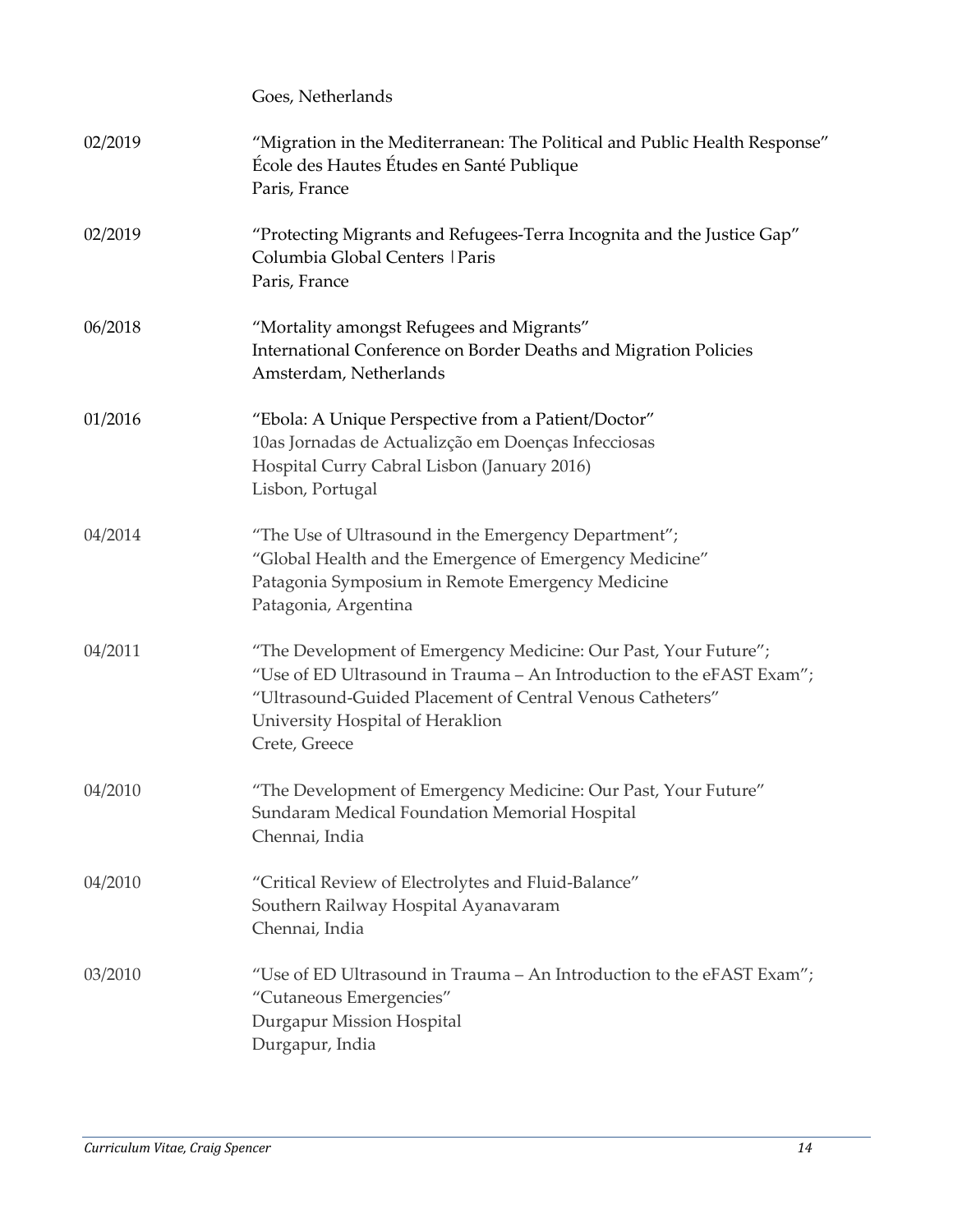| <b>National Invited Lectures</b>                      |                                                                                                                                                                                                                                          |
|-------------------------------------------------------|------------------------------------------------------------------------------------------------------------------------------------------------------------------------------------------------------------------------------------------|
| 11/2017                                               | Keynote Speaker<br>"Challenges and Controversies of the Ebola Epidemic: Experiences of a Doctor<br>turned Patient"<br>American Institute of Certified Public Accountants (AICPA) Health Care<br><b>Industry Conference</b><br>Denver, CO |
| 11/2017                                               | Keynote Speaker<br>"Challenges and Controversies of the Ebola Epidemic: Experiences of a Doctor<br>turned Patient"<br>Global Health Transforming - In Arizona and around the World<br>Phoenix, AZ                                        |
| 08/2016                                               | Keynote Speaker<br>"Challenges and Controversies of the Ebola Epidemic: Experiences of a Doctor<br>turned Patient"<br>2016 Detroit Ebola and Emerging Diseases Workshop<br>Detroit, MI                                                   |
| 11/2015                                               | "Another Perspective on the Ongoing Ebola Epidemic"<br>Centers for Disease Control and Prevention<br>Atlanta, GA                                                                                                                         |
| 07/2015                                               | Keynote Speaker<br>"Seeing Ebola from Both Sides: Personal Experience as a Provider and a Patient"<br>Wilderness Medical Society Annual Summer Meeting<br>Breckenridge, CO                                                               |
| 03/2015                                               | "Learning from Ebola: Perspectives from a Provider and Patient"<br>Sanford Hospitals Disaster Response Conference<br>Sioux Falls, South Dakota                                                                                           |
| 02/2015                                               | Keynote Speaker<br>"The Challenges and Controversies of the Ebola Epidemic: Experiences from a<br>Provider and Patient"<br>Center on Peace and Conflict Studies at Wayne State University<br>Detroit, MI                                 |
| <b>Local and Regional Invited Lectures</b><br>11/2019 | Keynote Speaker<br>Careers in Global Health - Speaker Series<br>Columbia University Vagelos College of Physicians and Surgeons<br>New York, NY                                                                                           |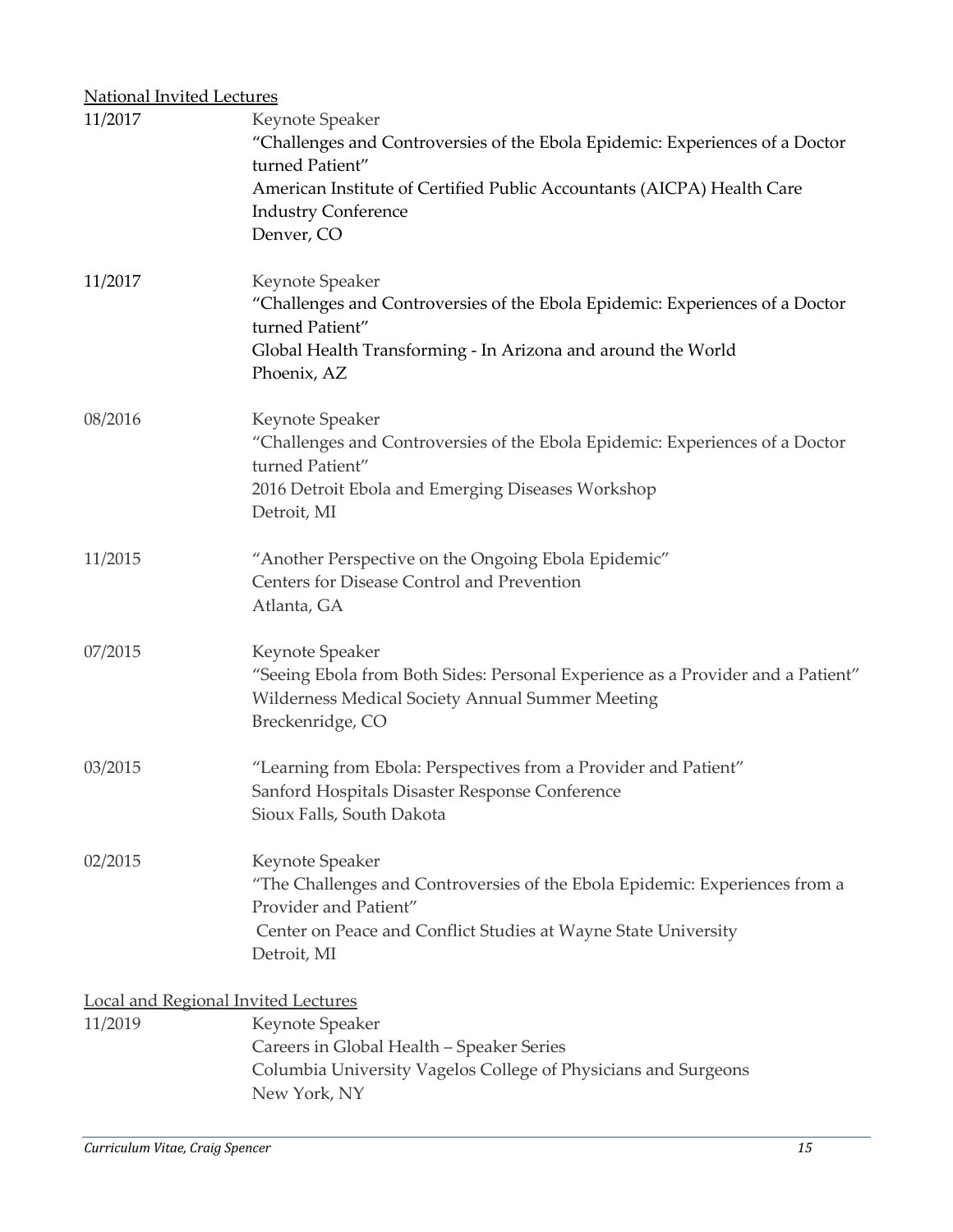| 10/2019 | Keynote Speaker<br>"Health Between Borders: Medical Care for Migrants Lost at Sea"<br>Rutgers New Jersey Medical School<br>Newark, NJ                                                                                   |
|---------|-------------------------------------------------------------------------------------------------------------------------------------------------------------------------------------------------------------------------|
| 07/2019 | Keynote Speaker<br><b>White Coat Ceremony</b><br>Hackensack Meridian School of Medicine at Seton Hall University<br>Nutley, NJ                                                                                          |
| 11/2018 | "Lost in the Desert: The Impact of Anti-Migration Policy On Human Rights And<br>Mortality In The Sahara"<br><b>Event Organizer and Speaker</b><br>Columbia University Mailman School of Public Health<br>New York, NY   |
| 08/2018 | Keynote Speaker<br>"Where There's No Evidence: The Difficulty of Defining and Implementing Best<br>Practices in Global Health Response"<br>American College of Academic International Medicine Congress<br>New York, NY |
| 05/2018 | "The 2014-2016 Ebola Outbreak in West Africa: A Provider and Patient<br>Perspective"<br>Columbia University P&S Global Health Organization<br>New York, NY                                                              |
| 02/2018 | "The Politics of Search and Rescue Operations - A View from the<br>Mediterranean"<br>Institute for the Study of Human Rights at Columbia University<br>New York, NY                                                     |
| 1/2018  | Keynote Lecture<br>"Global Health: Current Issues and the Global Impact"<br>Icahn School of Medicine at Mt Sinai - InFocus Program<br>New York, NY                                                                      |
| 12/2017 | "Clinical Experiences, Challenges and Barriers of Working with Displaced<br>Populations Abroad"<br>New York City Refugee & Asylee Health Coalition<br>New York, NY                                                      |
| 12/2017 | "Voices from the Field - Global Health"<br>NYU School of Medicine Global Health Initiatives Series<br>New York, NY                                                                                                      |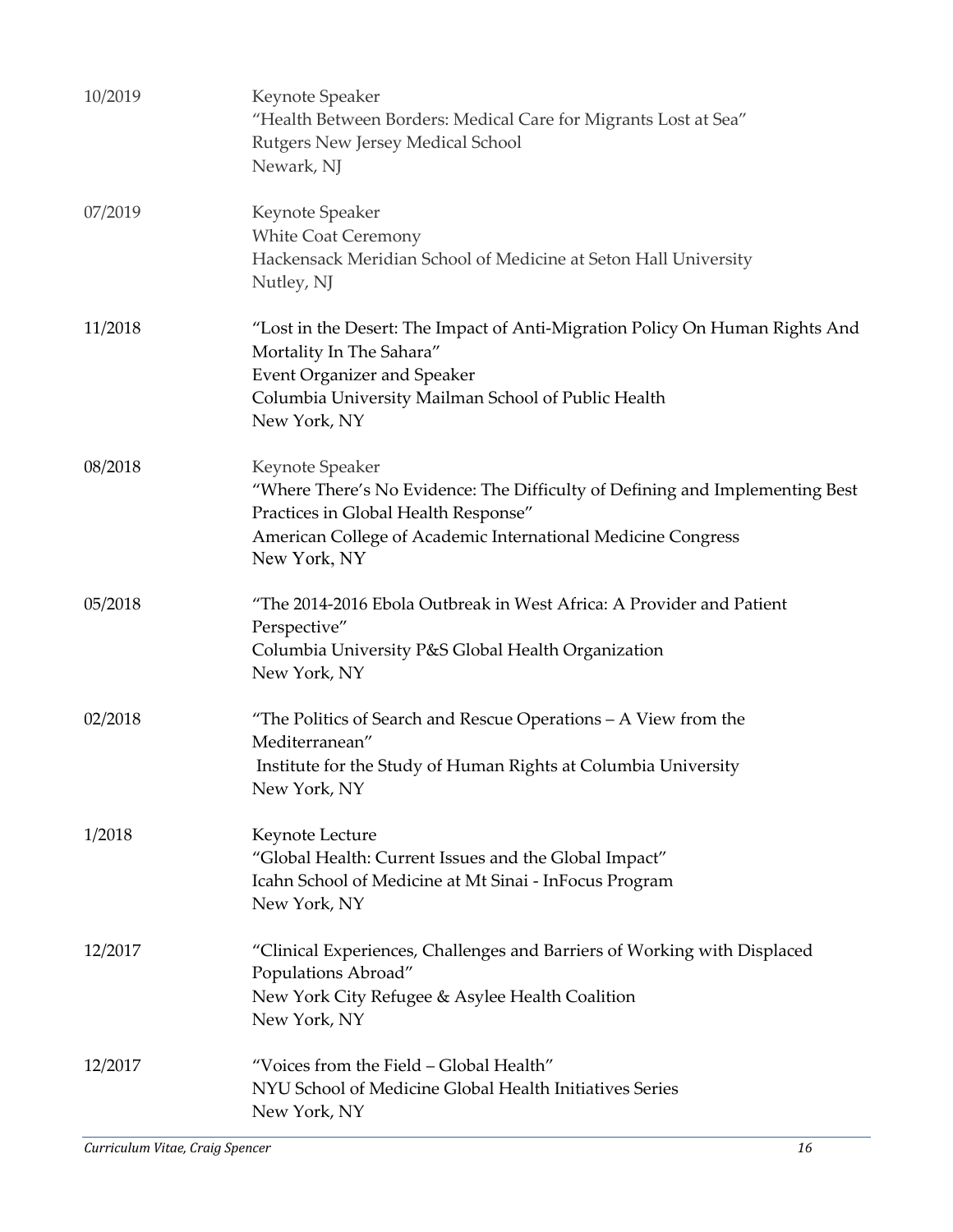| 11/2017 | "The Global Migration Crisis: A View from the Mediterranean"<br>Columbia University Mailman School of Public Health Seminar Series<br>New York, NY                                                                  |
|---------|---------------------------------------------------------------------------------------------------------------------------------------------------------------------------------------------------------------------|
| 10/2017 | "Unlawful Death of Refugees and Migrants - Imperatives for Action"<br><b>United Nations Headquarters</b><br>New York, NY                                                                                            |
| 09/2017 | "Migrant and Refugee Search and Rescue Operations in the Mediterranean"<br>Women's Refugee Commission (September 2017)<br>New York, NY                                                                              |
| 08/2017 | "Médecins Sans Frontières Mediterranean Search and Rescue Operations"<br><b>IAC</b><br>New York, NY                                                                                                                 |
| 08/2017 | "Médecins Sans Frontières Mediterranean Search and Rescue Operations"<br>Doctors Without Borders/ Médecins Sans Frontières<br>New York, NY                                                                          |
| 04/2017 | "Lessons Learned: Treating Ebola in Bellevue Hospital"<br>State University of New York Institute for Disaster Mental Health Response to<br>Pandemic Disasters, Infectious Diseases and Bioterrorism<br>New York, NY |
| 04/2017 | Keynote Speaker<br>"Did the West Fail West Africa? - A Delayed and Imperfect Global Response to<br>the Ebola Epidemic"<br>New York City Medical Reserve Corps 5 <sup>th</sup> Annual Symposium<br>New York, NY      |
| 11/2016 | "The 2014-2016 Ebola Epidemic: The Role of Health Systems"<br>Columbia University Mailman School of Public Health<br>New York, NY                                                                                   |
| 11/2016 | The 2014-2016 Ebola Epidemic: The Role of Health Systems"<br>Course: Communicable Diseases in Complex Emergencies<br>Columbia University Mailman School of Public Health<br>New York, NY                            |
| 12/2015 | "Death and Dying in West Africa: Understanding Cultural Traditions<br>and Conflicting Biomedical Imperatives During the Ebola Epidemic"<br>Columbia University Medical Center<br>New York, NY                       |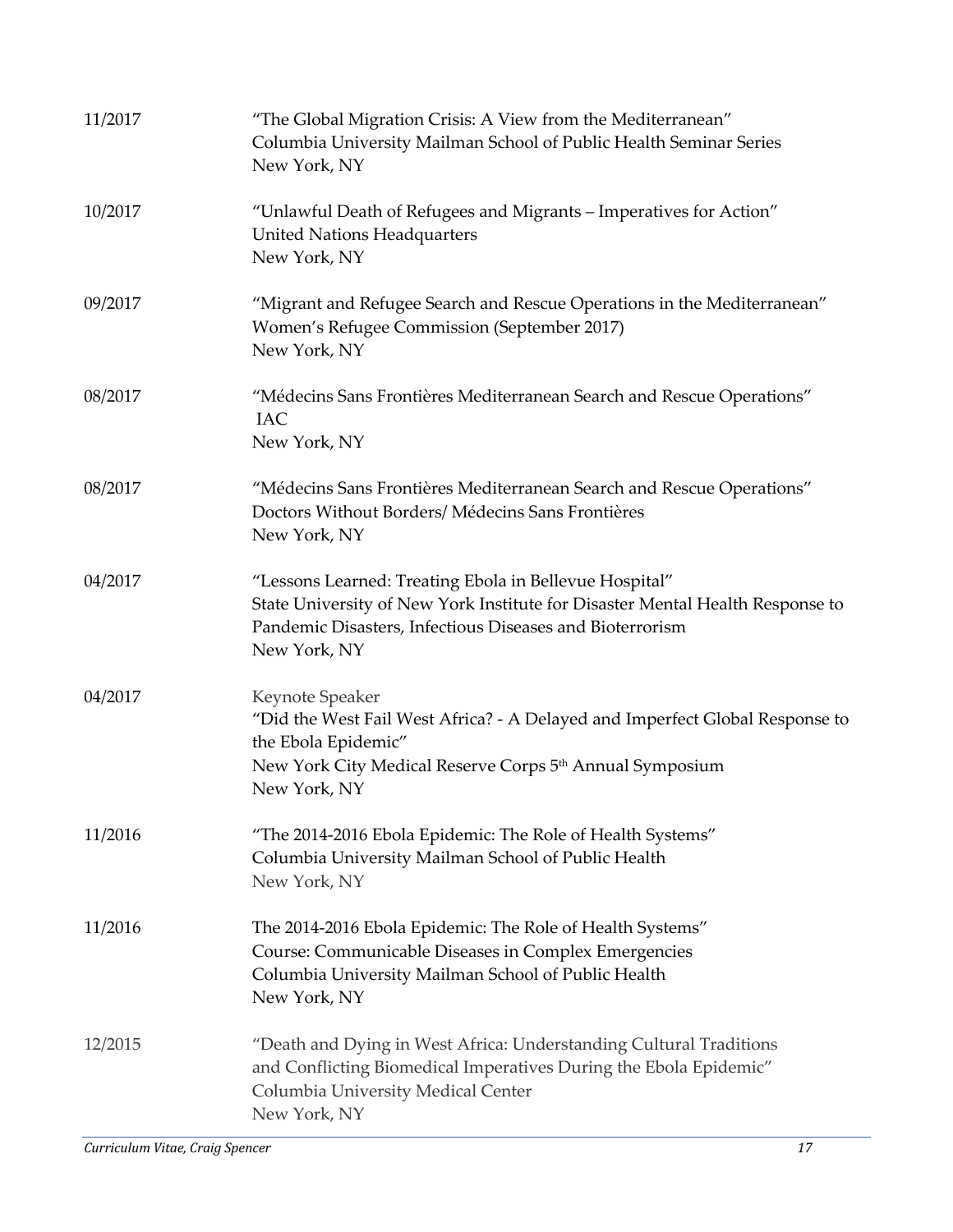|                                          | Lecture was given on behalf of the 38 <sup>th</sup> Annual Alexander Ming Fisher Lecture, part of<br>Columbia University's distinguished Dean's Lecture Series.                                                            |
|------------------------------------------|----------------------------------------------------------------------------------------------------------------------------------------------------------------------------------------------------------------------------|
| 10/2015                                  | "Global Health Symposium Lecture Series on Ebola"<br>Global Health Symposium at New York University School of Medicine<br>New York, NY                                                                                     |
| 07/2015                                  | Keynote Speaker<br>"How the West is Failing West Africa: A Delayed and Imperfect Response to the<br>Ebola Epidemic"<br>New York Symposium on International Emergency Medicine<br>New York, NY                              |
| 05/2015                                  | "The Ebola Outbreak in West Africa: Lessons Learned"<br>Columbia University Mailman School Alumni Summit for Public Health<br>Leadership<br>New York, NY                                                                   |
| 02/2015                                  | "Policies and Public Health: Lessons from the Ebola Epidemic"<br>Weill Cornell Medical Center - Global Health Emergencies Course<br>New York, NY                                                                           |
| <b>Presentation at National Meetings</b> |                                                                                                                                                                                                                            |
| 10/2010                                  | "Warming of Multiple-Sized Intravenous Saline Bags with Chemical Hand<br>Warmers in Near-Freezing Temperatures" - Poster Presentation<br>American College of Emergency Physicians Scientific Assembly<br>San Francisco, CA |
| 07/2010                                  | "The Utilization of Chemical Hand Warmers and Multiple Insulation Methods<br>for Warming of Normal Saline in a Cold Environment" - Poster Presentation<br><b>Wilderness Medical Society Annual Meeting</b><br>Snowmass, CO |
| <b>Grand Rounds</b>                      |                                                                                                                                                                                                                            |
| 09/2019                                  | "Grand Rounds in Global Health: Providing Critical Care in Epidemics and<br>Conflicts"<br>Columbia University Medical Center Critical Care Grand Rounds<br>New York, NY                                                    |
| 05/2019                                  | "Death and Dying in West Africa: Understanding Cultural Traditions $\&$<br>Conflicting Biomedical Imperatives During the Ebola Epidemic"<br>Emergency Medicine Grand Rounds - Mt Sinai School of Medicine<br>New York, NY  |
| 12/2018                                  | "Inside an Ebola Outbreak: A Provider and Patient Perspective"<br>Montefiore Medical Center Department of Medicine Grand Rounds                                                                                            |

*Curriculum Vitae, Craig Spencer 18*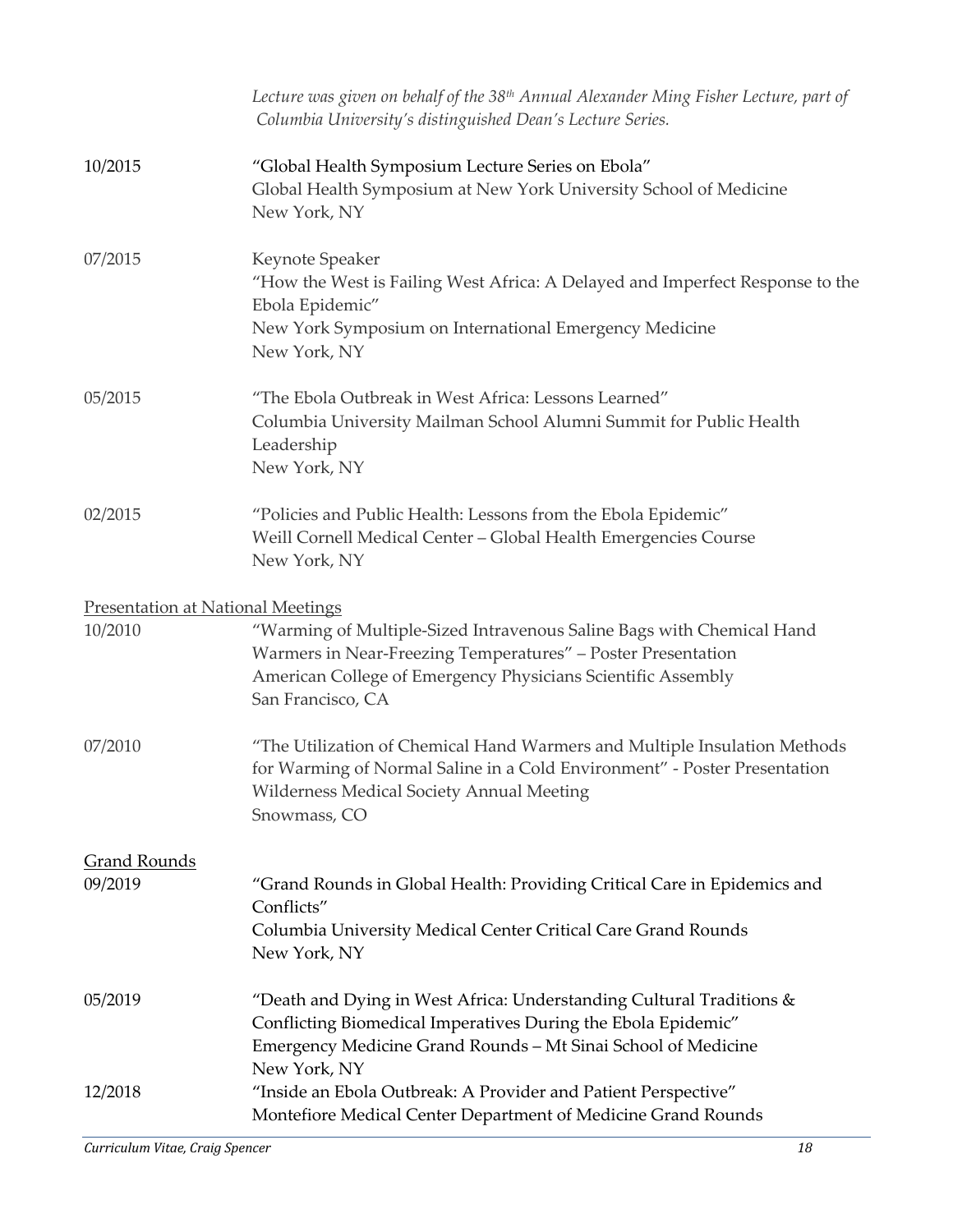|                    | New York, NY                                                                                                                                                                                              |
|--------------------|-----------------------------------------------------------------------------------------------------------------------------------------------------------------------------------------------------------|
| 08/2018            | "Global Health: How It's Made Me a Better EM Doc"<br>University of Buffalo Emergency Medicine Grand Rounds<br>Buffalo, NY                                                                                 |
| 05/2018            | "Global Health: How It's Made Me a Better EM Doc"<br>New York Presbyterian Hospital<br>New York, NY                                                                                                       |
| 04/2018            | "Global Health: How It's Made Me a Better EM Doc"<br>Mt Sinai School of Medicine<br>New York, NY                                                                                                          |
| 04/2018            | "Global Health: How It's Made Me a Better EM Doc"<br>Christiana Care Department of Emergency Medicine<br>Wilmington, DE                                                                                   |
| 12/2016            | "The 2014-2016 Ebola Epidemic: The Role of Health Systems"<br>Lincoln Medical and Mental Health Center Emergency Medicine<br>New York, NY                                                                 |
| 12/2016            | "Clinical and Critical Care in an Ebola Outbreak"<br>Columbia University Medical Center – Depart of Medicine Grand Rounds<br>New York, NY                                                                 |
| 06/2016            | "Death and Dying in West Africa: Understanding Cultural Traditions and<br>Conflicting Biomedical Imperatives During the Ebola Epidemic"<br>Staten Island University Hospital Grand Rounds<br>New York, NY |
| Panelist/Moderator |                                                                                                                                                                                                           |
| 11/2019            | "After Ebola: Lessons Learned in Sierra"                                                                                                                                                                  |
|                    | Moderator<br>Doctors Without Borders/ Médecins Sans Frontières (October 2019)<br>New York, NY                                                                                                             |
| 04/2019            | "Migrations, Values, and Borders: is the equation so impossible"<br>Panelist                                                                                                                              |
|                    | Sciences Po Paris School of International Affairs<br>Paris, France                                                                                                                                        |
| 03/2019            | "Working in Human Rights and Humanitarian Action"<br>Moderator<br>Sciences Po - Paris School of International Affairs                                                                                     |